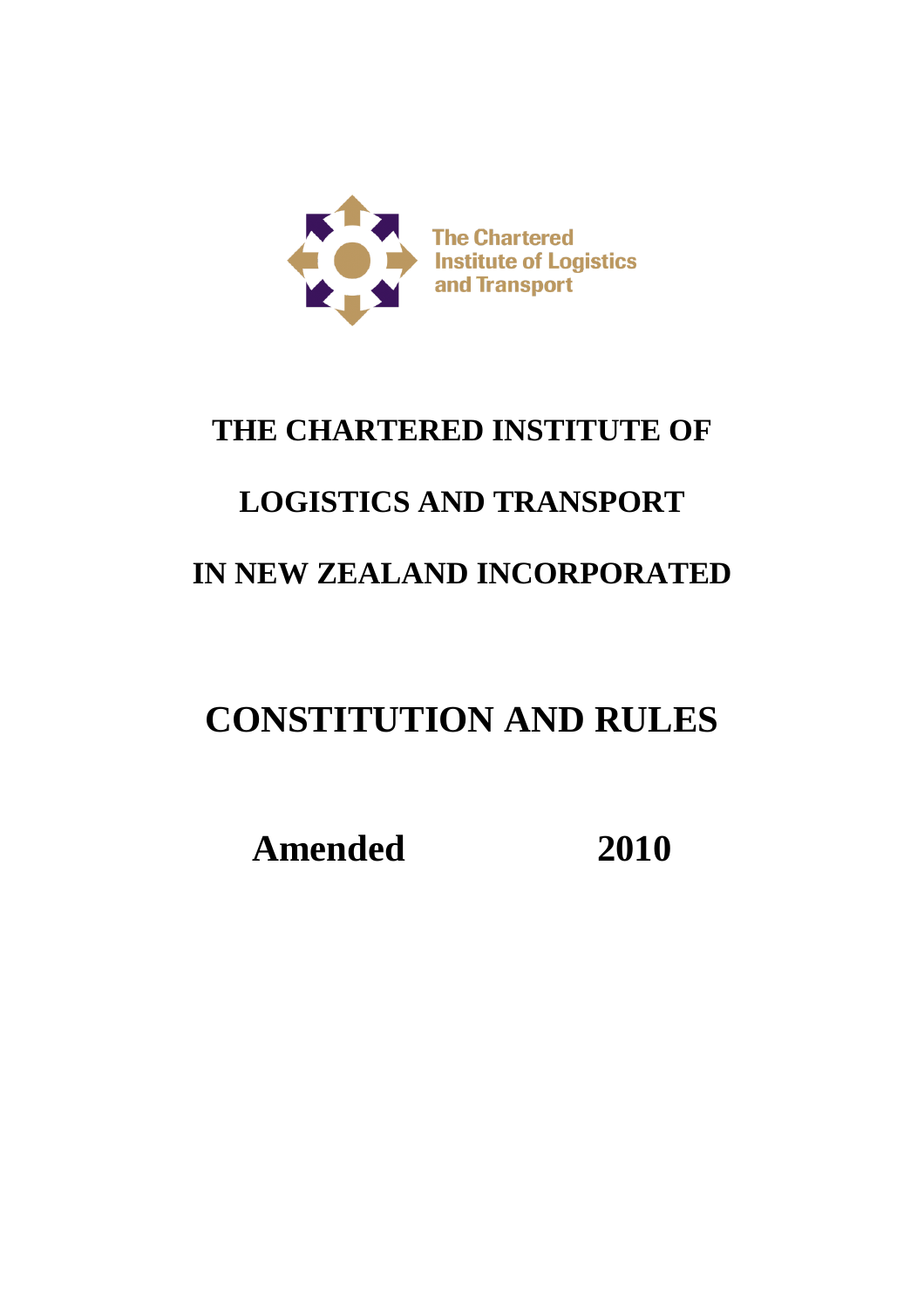## **CONSTITUTION AND RULES OF THE CHARTERED INSTITUTE OF LOGISTICS AND TRANSPORT IN NEW ZEALAND INCORPORATED**

#### 1. **NAME**

#### 1.1 The name of the Society shall be **THE CHARTERED INSTITUTE OF LOGISTICS AND TRANSPORT IN NEW ZEALAND INCORPORATED**.

#### 2. **AREA**

2.1 CILTNZ shall operate in New Zealand (including its outlying islands) and Tonga, Fiji, Western Samoa, the Cook Islands, Niue and the Tokelau Islands.

#### 3. **DEFINITIONS**

3.1 In this Constitution and Rules the following words shall have the following meanings:

"**Act**" means the Incorporated Societies Act 1908 or any statutory modification or re-enactment thereof in force from time to time.

"**Affiliate**" means any person not being an Institute Member or Member, appointed to any grade of Affiliate created by the New Zealand Council or by a Territorial Governing Body from time to time under rule 10.

"**Area**" means the area defined in rule 2.

"**Ballot**" means a postal ballot or an electronic ballot or any combination of those two methods of voting as provided for in rule 19.7.

"**Bye-Laws**" means the Bye-Laws of The Chartered Institute of Transport approved on 29 June 1994 and any subsequent amendments.

"**Charter**" means the Royal Charter of "The Institute".

"**CILTNZ**" means The Chartered Institute of Logistics and Transport in New Zealand Incorporated, a territorial organisation of The Chartered Institute of Logistics and Transport.

"**Corporate Member**" means a company or organisation duly approved by the New Zealand Council under rule 11.

"**Council**" means "The Council of the Chartered Institute of Logistics and Transport".

"**Executive Director**" means the person appointed to manage the National Office of CILTNZ, whether by job title or not.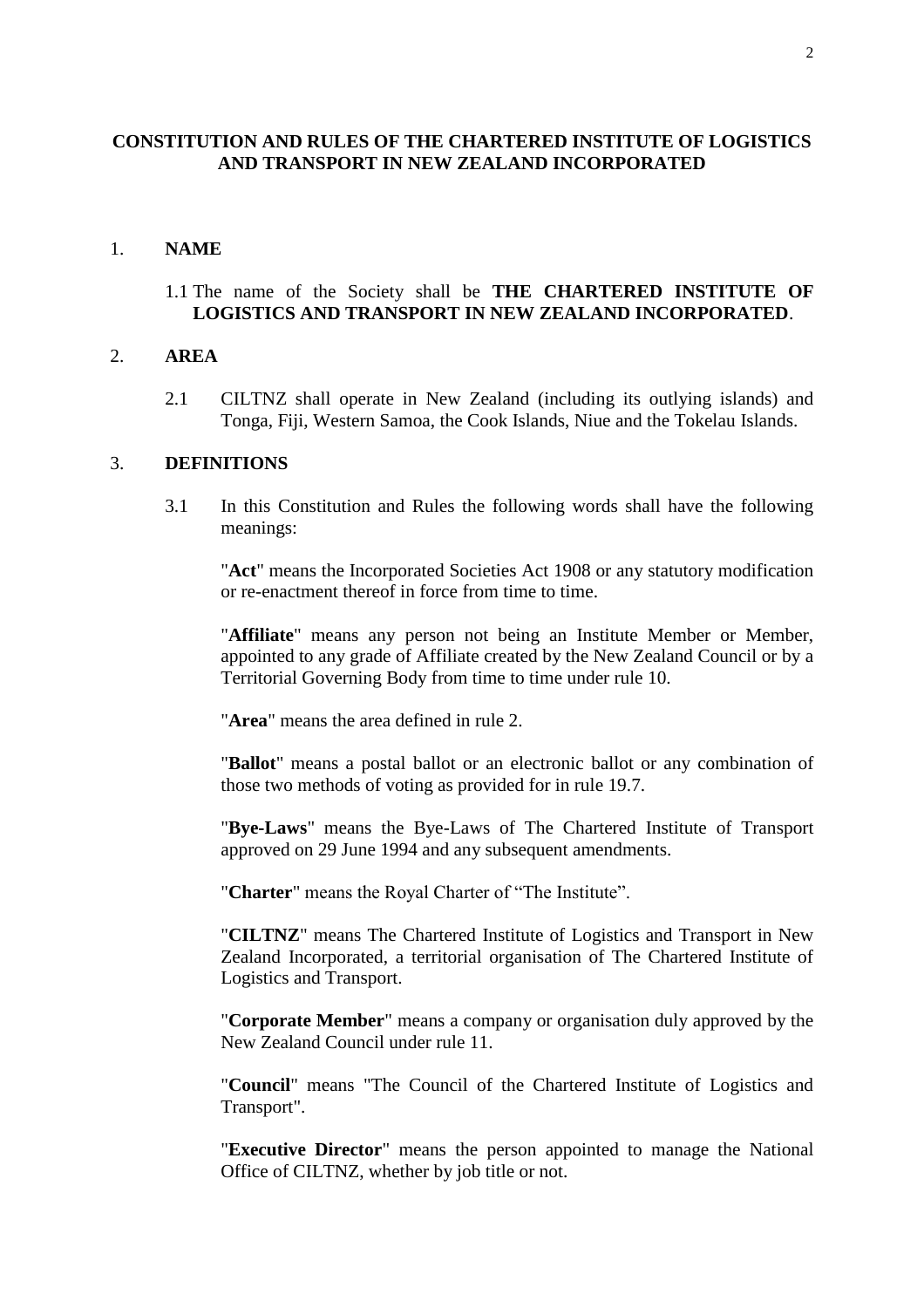"**Institute**" means "The Chartered Institute of Logistics and Transport" having its headquarters for the time being at 130 Shaftesbury Avenue, London, W1D 5EU, United Kingdom.

"**Institute Member**" means an Honorary Chartered Fellow, a Chartered Fellow and a Chartered Member appointed or elected as such by virtue of rule 10.

"**Member**" means a person elected as such pursuant to rule 10.

"**member**" means individually or collectively Institute Member/s, Member/s and Affiliate/s.

"**National Office**" means the national office of CILTNZ.

"**New Zealand Council**" means the governing body of CILTNZ as established in accordance with rules 3 and 44 of the Bye-Laws.

"**President**" means the duly elected President of CILTNZ who shall be an Institute Member.

"**President-elect**" means the duly elected President-elect of CILTNZ who shall be an Institute Member, and shall be referred to as Vice President.

"**Rules**" means this Constitution and Rules of CILTNZ as amended from time to time.

"**Section**" means a local section of CILTNZ as referred to in rule 20.

"**Standing Committee**" means any committee authorised by the New Zealand Council, whose terms of reference provide for ongoing support of the New Zealand Council.

"**Section Rules**" means the Constitution and Rules of a Section in the form set out in the First Schedule to these Rules, and as otherwise approved by the New Zealand Council.

## 4. **CONSTITUTION**

- 4.1 CILTNZ shall consist of (i) Institute Members, (ii) Members, (iii) Affiliates and (iv) Corporate Members.
- 4.2 The New Zealand Council may, if it thinks fit, appoint an Honorary Solicitor, an Honorary Secretary and an Honorary Treasurer or any of them, each of whom shall be an Institute Member and shall hold office at the discretion of the New Zealand Council.
- 4.3 The Council shall from time to time appoint a suitable and experienced person, who shall not be a member of the New Zealand Council, to be the Executive Director and Secretary of the Institute, and who shall perform such duties as are specified in the Rules and as the New Zealand Council may otherwise require from time to time.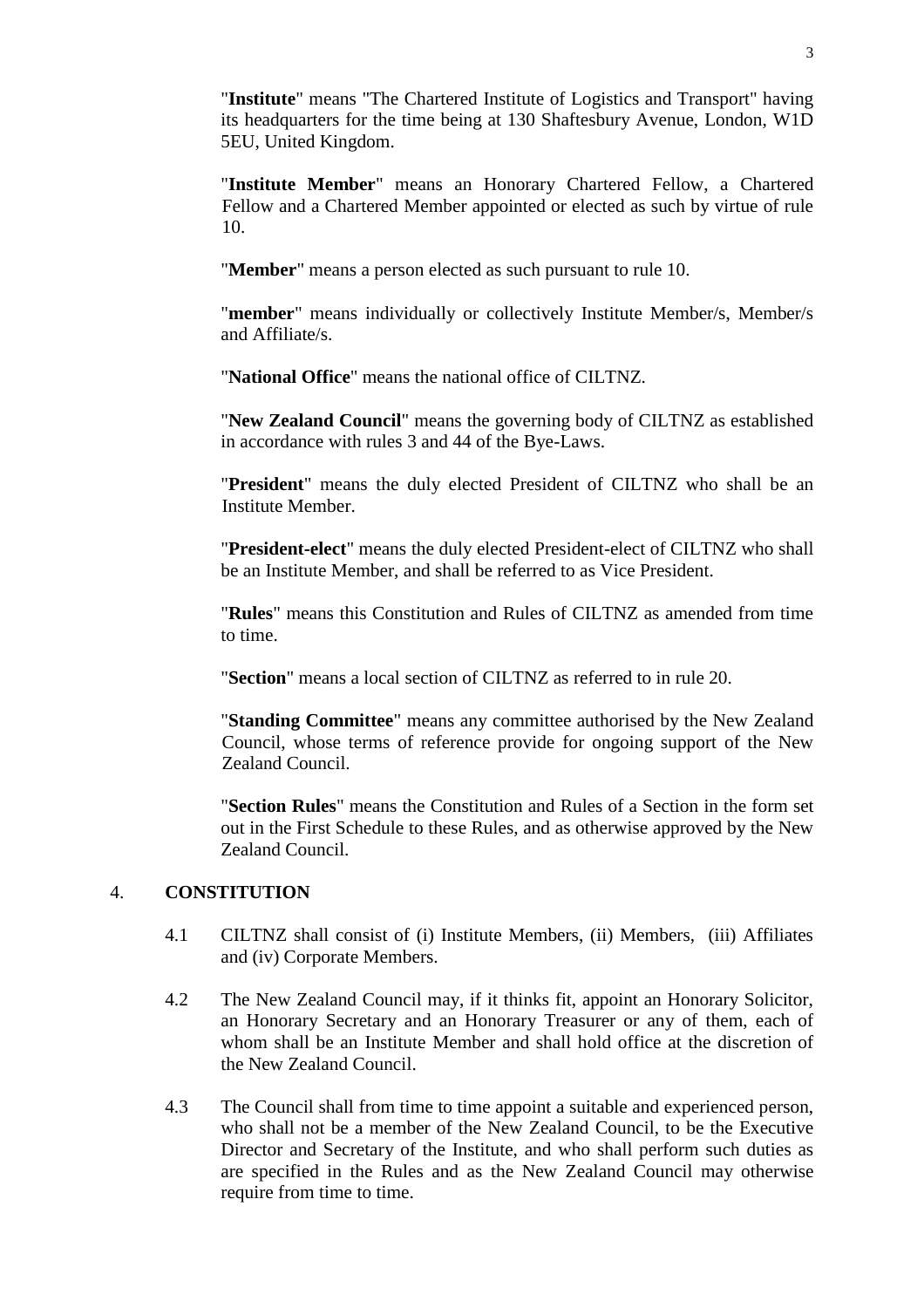4.4 Administration of CILTNZ will be in accordance with a separate "Procedures Manual", whose contents are determined from time to time by the New Zealand Council.

#### 5. **OBJECTIVES**

- 5.1 The Objectives of CILTNZ are:
	- 5.1.1 To promote the recognition of logistics, transport and supply chain management as professional occupations. For these purposes, "logistics, transport and supply chain management" means any activity consistent with the general objects of the Institute as stated in the Charter including without prejudice to the generality thereof:
		- 5.1.1.1 the administration, management, planning, conduct or operation of any of the principal forms of transport, transit, locomotion, traffic, physical distribution, logistics or any activities related thereto; and
		- 5.1.1.2 the research, development, study, education in or of the art or science of logistics and transport in all its branches.
	- 5.1.2 To further the knowledge and understanding of the profession of logistics, transport and supply chain management among public, commercial, industrial and State interests and in society generally.
	- 5.1.3 To organise, promote and carry out regular educational and instructive initiatives, such as seminars, site visits, lectures and addresses, and provide a forum for the interchange of knowledge, ideas and experience for the benefit of all members and for those with an interest in logistics, transport and supply chain management.
	- 5.1.4 To offer comment and advice to Parliament, the Government and local governments on legislation and other matters affecting the logistics, transport and supply chain management sectors including education within the sector in the Area.
	- 5.1.5 To co-operate and work with other organisations involved in, connected with or interested in logistics, transport and supply chain management.
	- 5.1.6 To stimulate interest in, foster and support integrated logistics, transport and supply chain management education throughout the Area and specifically promote investment in logistics, transport and supply chain management education for industry and commerce.
	- 5.1.7 To approve educational institutions in the Area whose teaching and examinations in the subjects of CILTNZ are acceptable in lieu of CILTNZ's examinations.
	- 5.1.8 To establish Sections of CILTNZ throughout the Area where membership numbers are sufficient to warrant a Section being set up.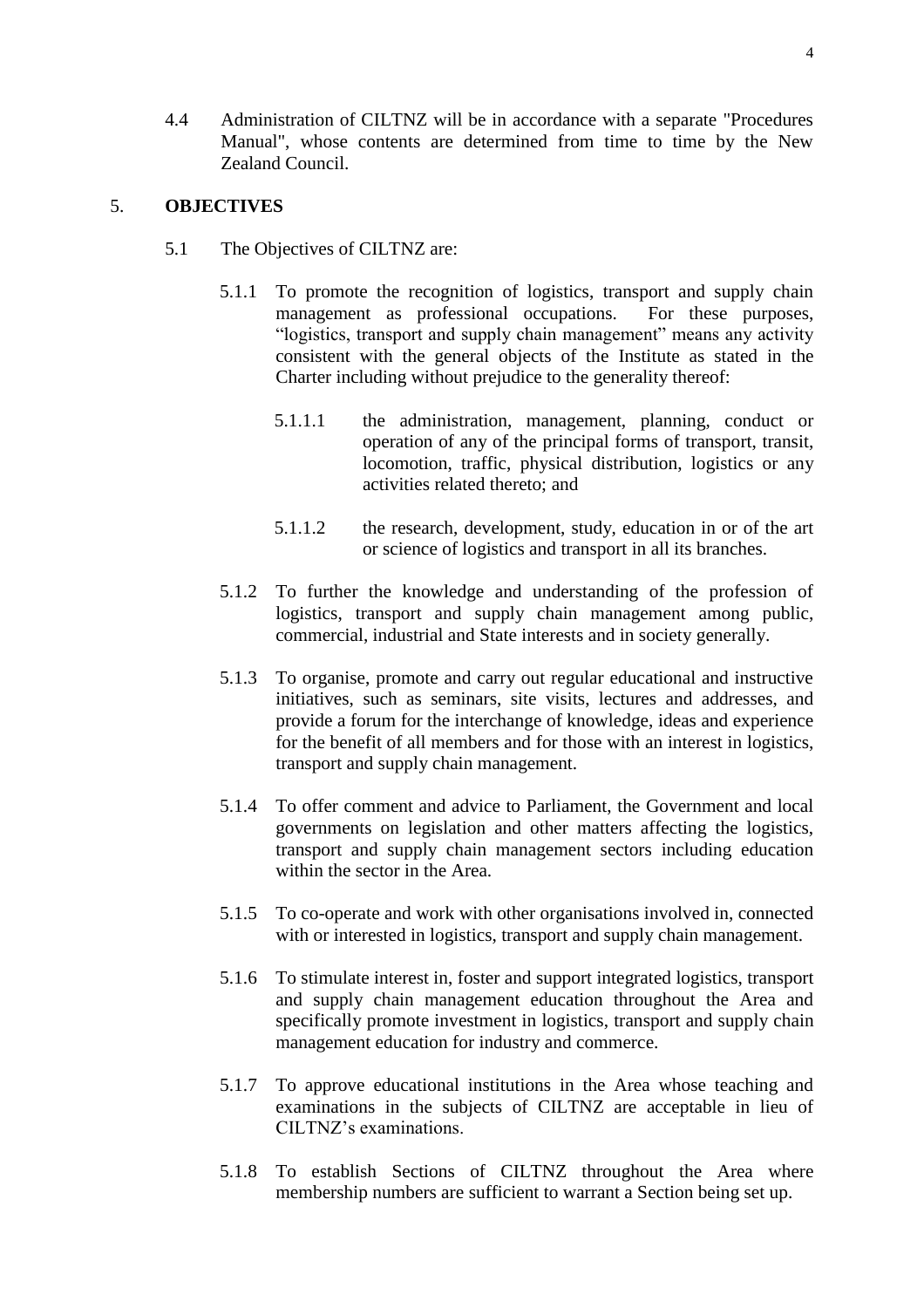- 5.1.9 To ensure that members sustain a high standard of professionalism and occupational competency against an agreed code of conduct and/or qualifications and experience criteria.
- 5.1.10 To publish or sponsor the publication of a journal and/or other publications for the Area.
- 5.1.11 To promote and facilitate the interchange of information between the Sections.
- 5.1.12 To publish and distribute or retail books, publications, periodicals, occasional papers and commentaries on the logistics, transport and supply chain sector including management and education.
- 5.1.13 To carry out in the Area such other functions as the New Zealand Council may determine.
- 5.1.14 To do all such other things as are incidental or conducive to the attainment of the above objects or any of them.

#### 6. **POWERS**

- 6.1 To enable CILTNZ to fulfil and carry out the foregoing objectives or any of them CILTNZ, in addition to all other powers which shall be conferred upon it by law or by these Rules, is hereby authorised and empowered to exercise all or any of the following powers and rights:
	- 6.1.1 To produce, print, publish, record, tape, film, and distribute any newspapers, magazines, books, leaflets or any other form of literature or materials for the promotion of CILTNZ objects or any of them and without limiting the generality of the power to utilise all available communication techniques.
	- 6.1.2 To purchase, take on lease or in exchange, hire or otherwise acquire any real or personal property and any rights or privileges which CILTNZ may think necessary or beneficial for the purpose of its business.
	- 6.1.3 To erect, maintain and alter any buildings upon any land held by or belonging or leased to CILTNZ and to provide for and furnish the same with all property and necessary fixtures, fittings, apparatus, appliances, conveniences and accommodation;
	- 6.1.4 To sell, improve, develop, lease, mortgage, exchange, dispose of, turn to account or otherwise deal with all or any part of the property and rights for the time being of CILTNZ.
	- 6.1.5 To operate bank accounts and to borrow or raise money by way of bonds, debentures, debenture stock, bills of exchange, promissory notes, bank overdraft or other obligations or securities of CILTNZ or otherwise in such manner as may seem expedient.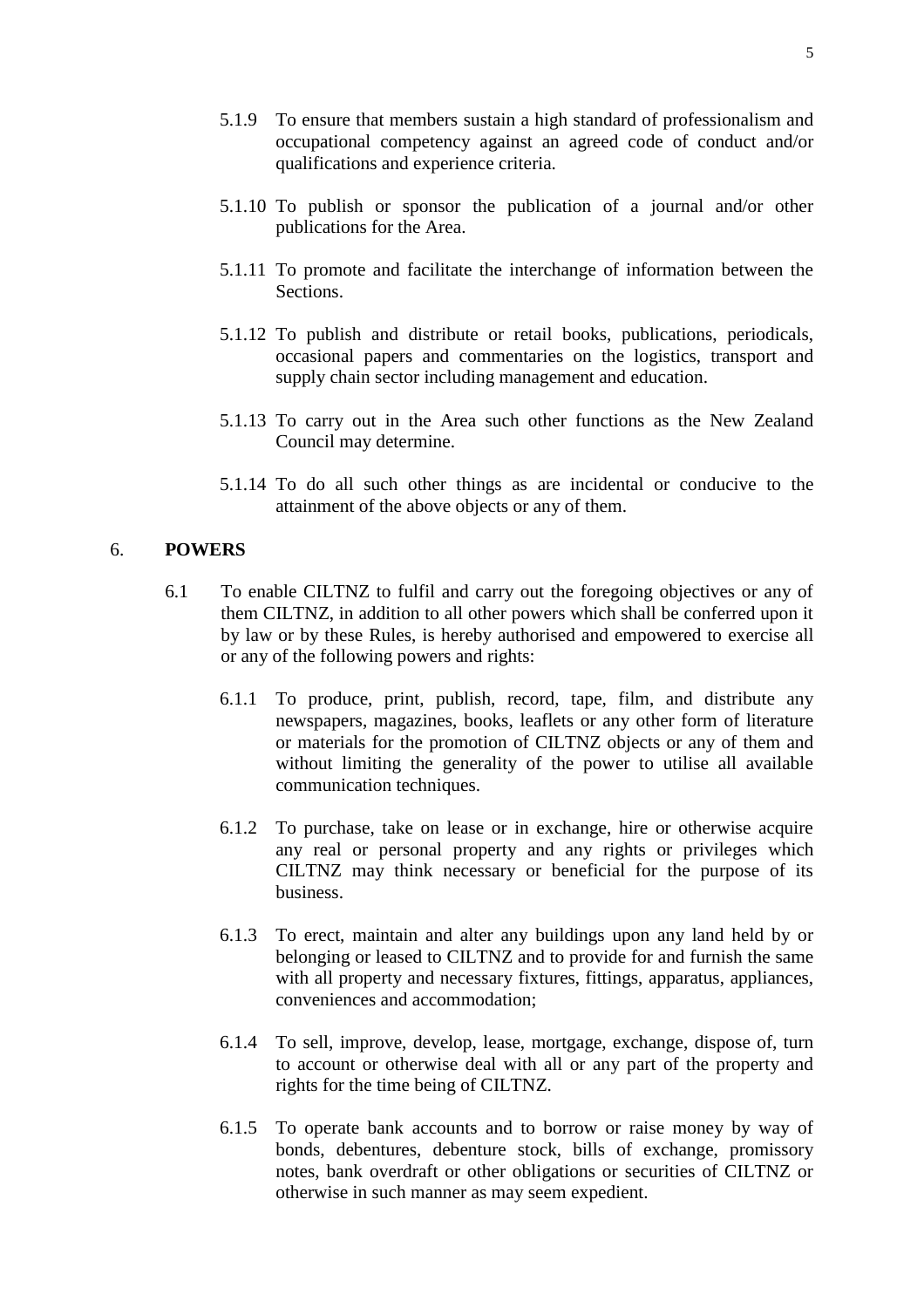- 6.1.6 To receive any gift, legacy or devise of property real or personal whether subject to any special trust or not but so that CILTNZ may nevertheless decline and refuse to accept any gift or donation.
- 6.1.7 To invest and deal with any moneys of CILTNZ not immediately required for any of the objects aforesaid in such manner as CILTNZ may think fit.
- 6.1.8 To make grants, gratuities or advances to any person or persons and to guarantee the obligations of any person or person.
- 6.1.9 To work together with or affiliate to or accept affiliation from any other body whose objects are of a similar nature and aim.
- 6.1.10 To manufacture, buy, sell, supply and deal in goods of all kinds calculated to further the objects of CILTNZ.
- 6.1.11 To institute, conduct, defend or compromise any proceedings at law or against CILTNZ or the Officers or Employees thereof.
- 6.1.12 To do all or any of the above things as principal, trustee, agent, or otherwise and either alone or in conjunction with or through or by means of any other Trust, Corporate Body or person.
- 6.1.13 To employ such persons as are required and from time to time to dismiss, suspend or re-employ such employees and to pay them in return for services rendered to CILTNZ salaries, wages, allowances or fees and to provide for them accommodation, quarters, transport, means of conveyance and other facilities for the carrying out of their work.
- 6.1.14 To appoint sub-committees to assist in the attainment of the above objects or any of them.
- 6.1.15 To use funds as directed by the New Zealand Council to make necessary or proper payment of costs or expenses of carrying out or furthering of the objects of CILTNZ. Also to make sound investment as recommended by the Executive Director and approved by the New Zealand Council on behalf of CILTNZ's members of any surplus funds acquired by the CILTNZ.
- 6.1.16 To make payment for provision of professional counsel, employment of casual, part time, full time or contract staff or agents as may be decided by the New Zealand Council as necessary or beneficial to the objects of CILTNZ.
- 6.1.17 To handle and deal with matters affecting or concerning or likely to affect or concern the Sections generally or the members or classes of members of CILTNZ.
- 6.1.18 To handle and deal with matters affecting or concerning or likely to affect or concern more than one Section.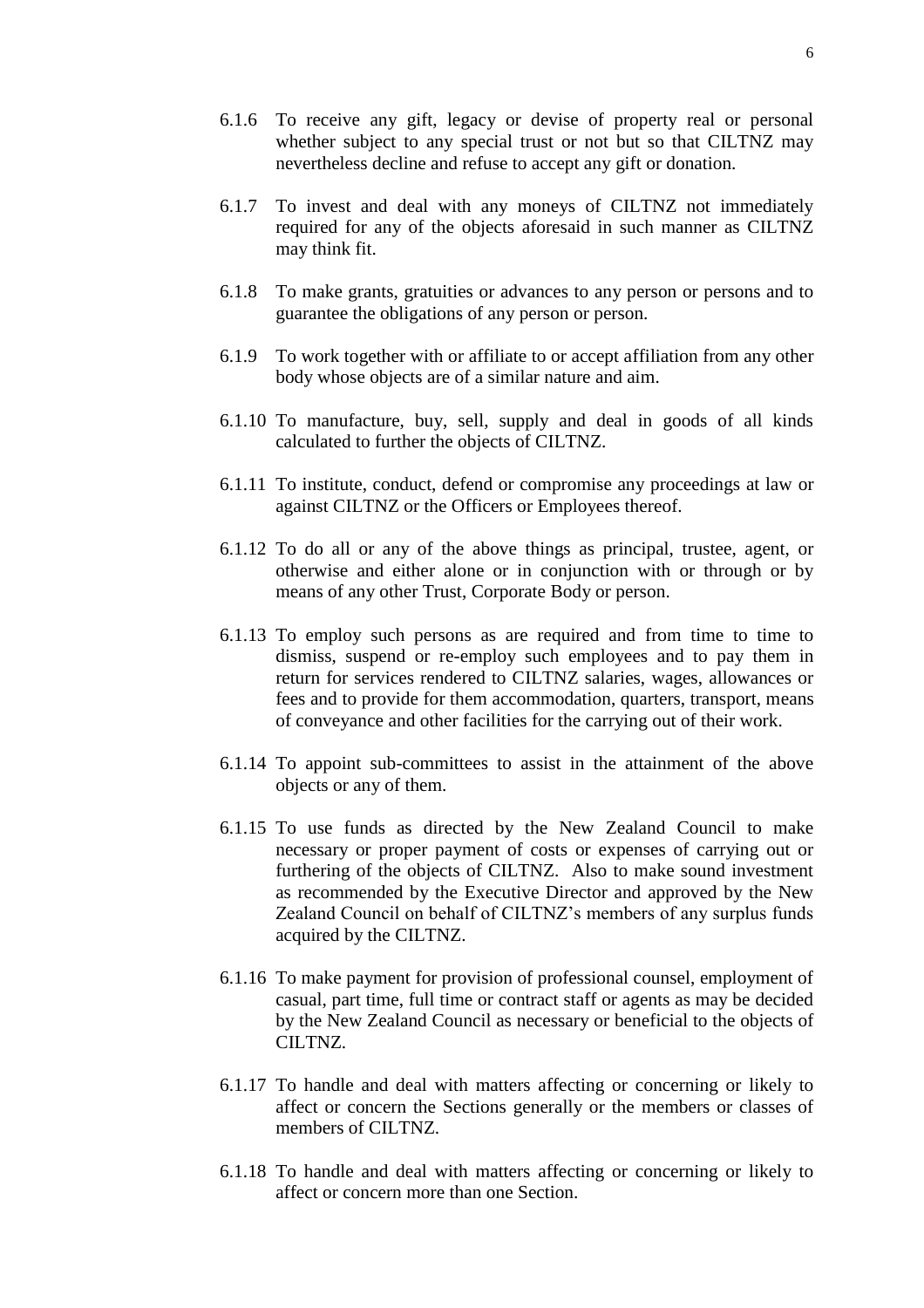- 6.1.19 To recommend to the Council the creation, suspension or dissolution of a territorial organisation(s) or Section.
- 6.1.20 To fix the subscription rates payable by members to CILTNZ having regard to grade, age and place of residence, including reduced rates for retired members over the age of 60 years.
- 6.1.21 To do all things as are incidental to or conducive to the attainment of the above objects or any of them.
- 6.2 The New Zealand Council shall have the power and jurisdiction in accordance with these Rules over members of CILTNZ (including the Sections) within the Area PROVIDED always that the New Zealand Council shall not:
	- 6.2.1 take any action which is contrary to the Royal Charter and Bye-Laws of the Institute; or
	- 6.2.2 take any action which may adversely affect the interests of the Institute.

## 7. **PRIVATE PECUNIARY GAIN**

7.1 No moneys shall be paid or transferred directly or indirectly to any member or individual to the extent that no pecuniary gain shall be derived by any member from the funds of CILTNZ PROVIDED that nothing in the Rules shall prevent the payment, in good faith, of reasonable and proper remuneration to any member or any individual for services actually rendered and in reimbursement of out-of-pocket expenses incurred in the course of rendering such services or as may otherwise be permitted by the Act.

#### 8. **AFFILIATION**

- 8.1 CILTNZ shall take all such steps as are necessary to maintain affiliation with the Institute.
- 8.2 CILTNZ may also seek affiliation with other international organisations whose objectives are similar to those of its own provided that such affiliation does not offend against the Bye-Laws or the Charter.

#### 9. **MEMBERSHIP**

- 9.1 Membership of CILTNZ shall comprise the New Zealand Council and such persons as are accepted by the New Zealand Council for membership and pay the annual subscription. Persons accepted for membership shall be Institute Members, Members or Affiliates as defined in rule 10 of these Rules. Corporate Membership may be granted pursuant to rule 11 of these Rules.
- 9.2 Application for membership of CILTNZ shall be made to the National Office in such form as may be approved by the New Zealand Council and such application shall be subject to approval of the New Zealand Council.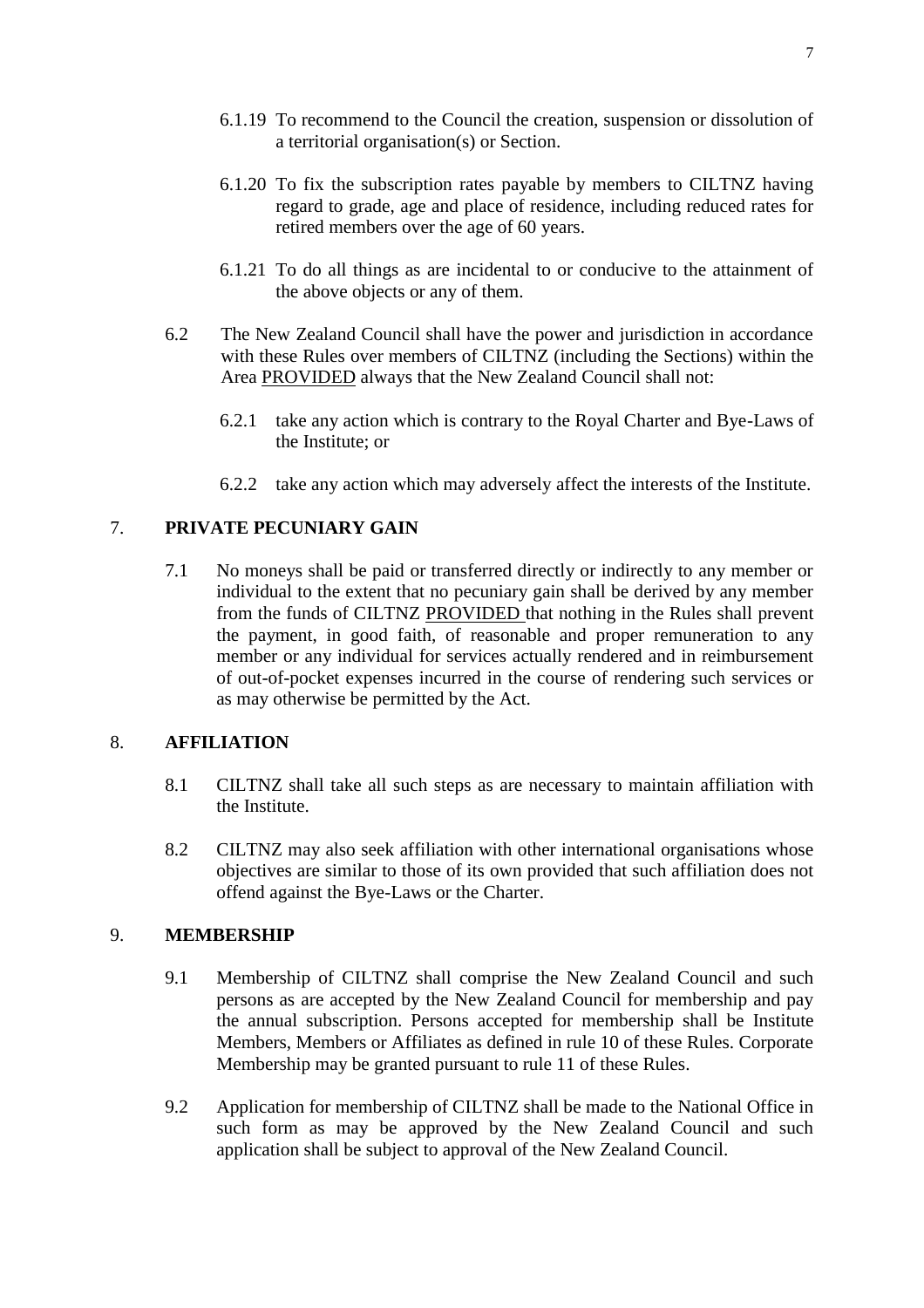- 9.3 Life membership may be conferred by the New Zealand Council on Institute Members and Members who have completed at least 25 years service with the Institute or CILTNZ and have also reached the age of 75 years.
- 9.4 Any member of CILTNZ may nominate as a life member a person who has given outstanding service to CILTNZ. Such nomination is to be made to the New Zealand Council which may in its discretion approve the life membership, or decline the life membership, or recommend to a General Meeting of CILTNZ the conferment of a Life Membership in which case Life Membership may then be conferred by a majority of those entitled to vote and voting at such a meeting.

#### 10. **INDIVIDUAL MEMBERSHIP**

- 10.1 An Honorary Chartered Fellow shall be a Chartered Fellow of the Institute appointed as such by the New Zealand Council, in recognition of outstanding meritorious service to the Institute or to the transport and logistics profession.
- 10.2 A Chartered Fellow shall be a person elected as such by the New Zealand Council at its discretion who shall have been nominated for election as a Chartered Fellow by such number of Institute Members and in such manner as determined by the New Zealand Council from time to time and:
	- 10.2.1 at the date of nomination for election or transfer to the grade of Chartered Fellow has held for at least seven years in aggregate a high position or series of positions of responsibility in logistics and transport management, and can demonstrate the educational attainment applicable to the grade of Chartered Member; or
	- 10.2.2 prior to nomination for election as a Chartered Fellow, has held such high position or positions of responsibility in logistics and transport management and has achieved such eminence in regard thereto as in the opinion of the New Zealand Council justifies his or her election as a Chartered Fellow; or
	- 10.2.3 has such special knowledge of the theory or practice of logistics and transport in any of its branches that election as a Chartered Fellow would in the opinion of the Council be conducive to the achievement of the objects of the Institute; or
	- 10.2.4 has rendered such special contribution to the achievement of the objects of the Institute that election as a Chartered Fellow would in the opinion of the New Zealand Council be conducive to the interests of the Institute.
- 10.3 A Chartered Member shall be a person elected as such by the New Zealand Council who shall be nominated for election as a Chartered Member by such number of Institute Members and in such manner as determined by the New Zealand Council from time to time; and
	- 10.3.1 has completed education and training of a nature satisfactory to the New Zealand Council; and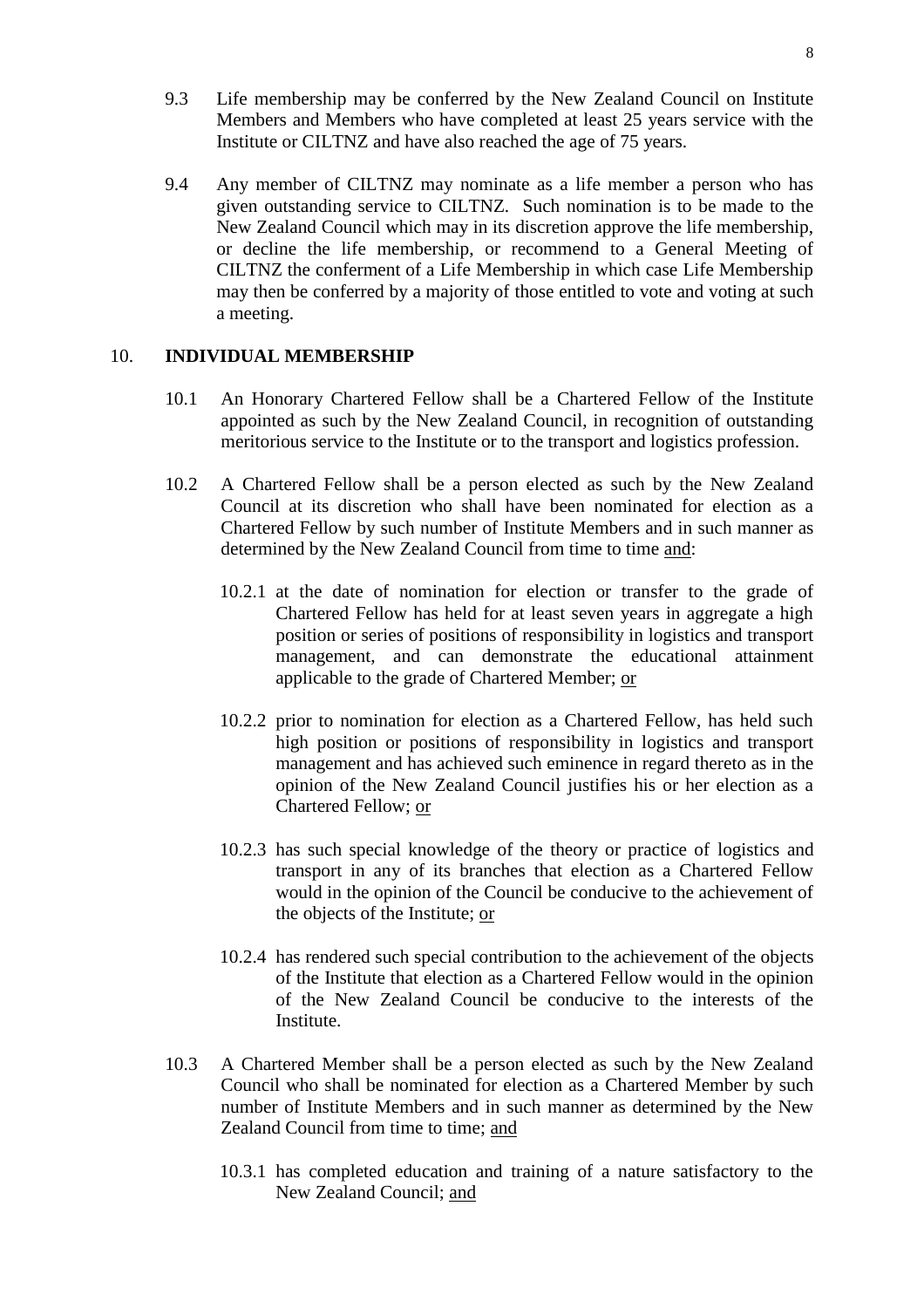- 10.3.2 is engaged in and has had relevant experience for periods amounting in the whole to at least five years in or in connection with logistics and transport management, and has passed or been exempted by the New Zealand Council from all or any part of the examination at the time applicable to the grade of Chartered Member; or
- 10.3.3 at the date of nomination for election or transfer to the grade of Chartered Member is engaged in logistics and transport management and, for at least five consecutive years immediately preceding such date has held a position or positions of responsibility in logistics and transport management satisfactory to the New Zealand Council; or
- 10.3.4 has at some time or times previous to nomination for election as a Chartered Member held a position or positions of responsibility satisfactory to the New Zealand Council in logistics and transport management and has such special knowledge in regard thereto as in the opinion of the New Zealand Council justifies his or her election as a Chartered Member.
- 10.4 A Member shall be a person elected as such by the New Zealand Council who shall be nominated for election by such number of Institute Members or Members and in such manner as determined by the New Zealand Council from time to time; and
	- 10.4.1 has completed education and training of a nature satisfactory to the New Zealand Council; and
	- 10.4.2 meets such criteria as to experience as the New Zealand Council may from time to time determine.
- 10.5 The New Zealand Council may create and designate from time to time a grade or number of grades of Affiliate of the Institute, establish criteria for qualification for entry to such grade and formulate such other regulations applicable thereto as it shall determine.
- 10.6 The New Zealand Council may at any time make regulations governing, cause to be held, and provide for the expense of, examinations for the purpose of testing the suitability of candidates for election or transfer to any grade of membership of the Institute and may provide or assist in providing courses of lectures and tuition in the subjects included in all or any of such examinations and may fix the fees to be paid or deposited by the candidates in respect of such courses of lectures, tuition or examinations.
- 10.7 Subscriptions and certification fees shall be payable at such rates and in such a manner as determined from time to time by the New Zealand Council.
- 10.8 Every person elected to any grade of membership or transferred from one grade to another shall without delay be notified thereof in writing and shall pay the current subscription applicable to that grade (or in the case of a transfer the pro rata balance thereof for the remainder of the financial year) and the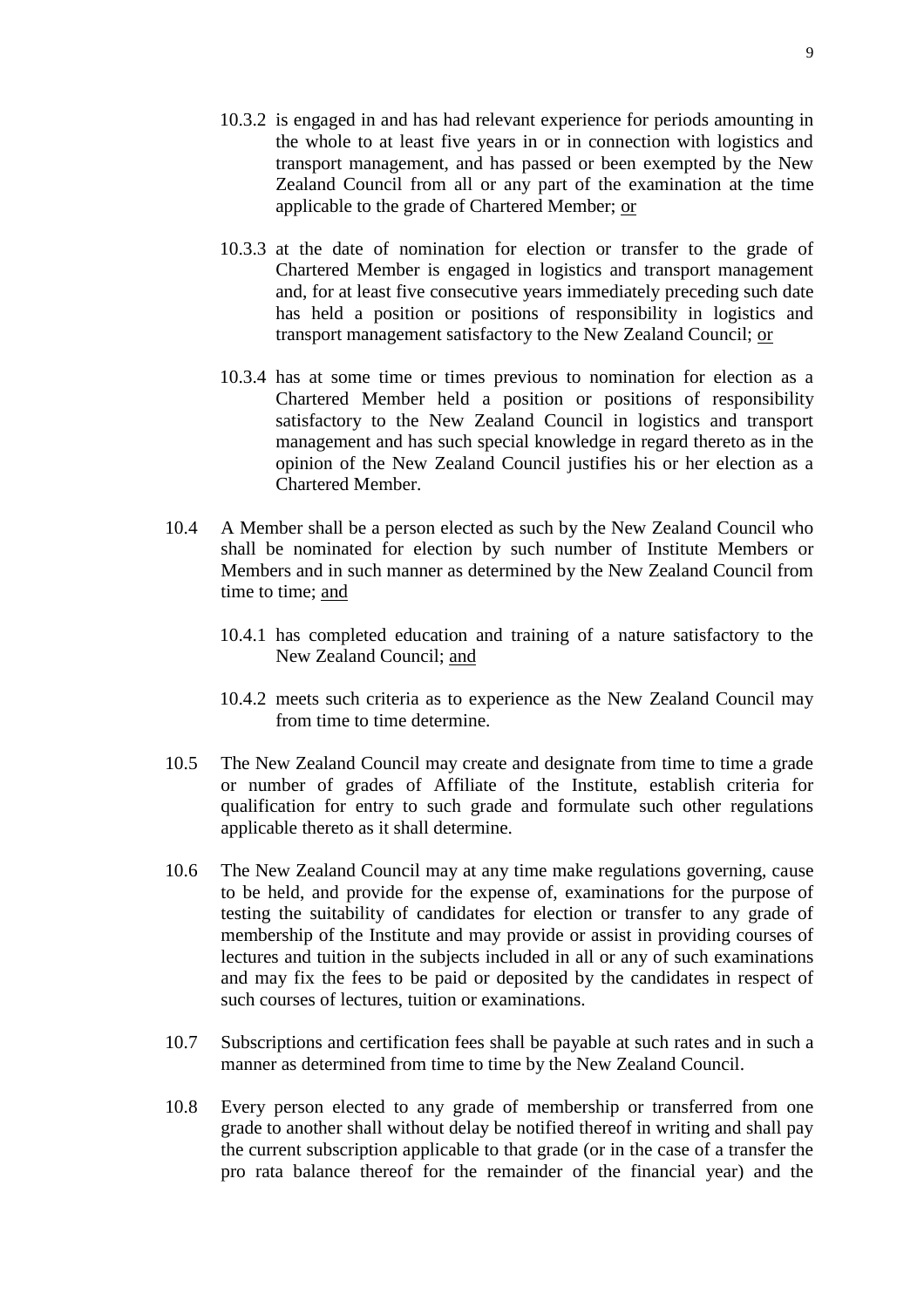applicable certification fee within such period after the date of election appointment or transfer as the New Zealand Council shall determine.

- 10.9 No member of any grade whose subscription remains unpaid beyond any period of grace allowed by the New Zealand Council shall be entitled to receive any notice or publication of the Institute or CILTNZ or to vote at any meeting of CILTNZ unless the New Zealand Council otherwise decides.
- 10.10 A member of each of the following grades in the Institute may, in order to indicate his or her membership, use the appropriate post nominal letters in respect of such grade, namely:

| In the case of an Honorary Chartered Fellow  Hon. FCILT |  |
|---------------------------------------------------------|--|
|                                                         |  |
|                                                         |  |
|                                                         |  |

- 10.11 Each member elected shall be entitled to a Certificate evidencing membership of CILTNZ which shall be issued by the New Zealand Counsel in such form as the New Zealand Council may from time to time determine. Any membership certificate so issued shall remain the property of CILTNZ and shall be returned to CILTNZ upon demand.
- 10.12 Any member may resign from CILTNZ by sending a resignation in writing giving at least seven clear days' notice to the National Office and returning therewith all or any certificates or diplomas held by him or her, after payment of all subscriptions or other sums due from such member including those for the current year.
- 10.13 Institute Members, Members and Affiliates of CILTNZ shall, as a condition of membership accept and abide by the Bye-Laws, these Rules and CILTNZ's Code of Professional Conduct as set out from time to time by the New Zealand Council.

## 11. **CORPORATE MEMBERSHIP**

- 11.1 Corporate membership of CILTNZ in New Zealand is available to companies and any other organisation. Such Corporate membership shall be subject to the approval of the New Zealand Council which shall establish entitlements and fees for corporate members from time to time. Corporate membership shall not bring entitlement for any form of Individual membership as set out in rule 10, and Corporate Members shall not have voting rights.
- 11.2 Any Corporate Member may resign from CILTNZ by sending a resignation in writing giving at least seven clear days' notice to the National Office and after payment of all subscriptions or other sums due from such Corporate Member including those for the current year.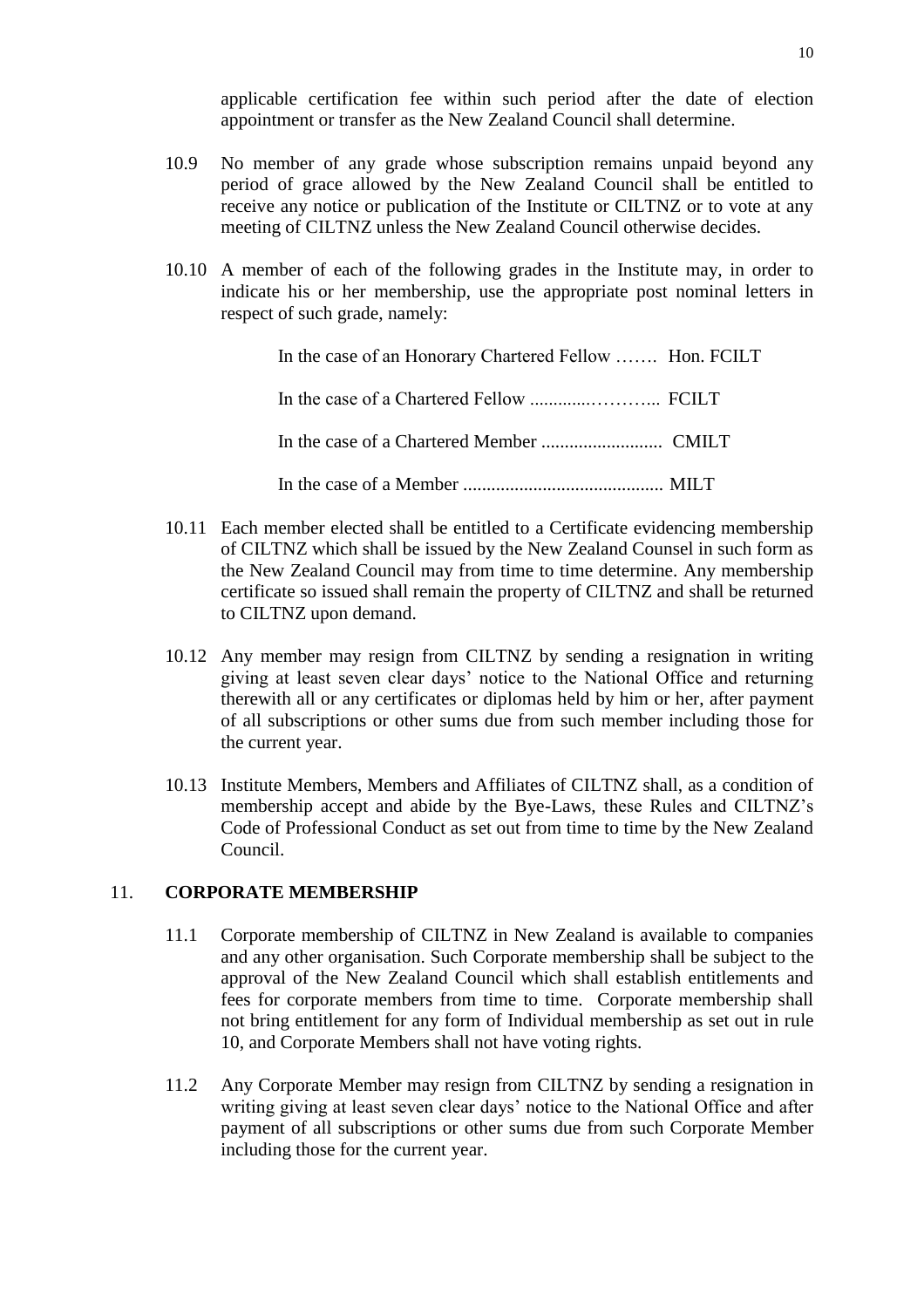#### 12. **TERMINATION OF MEMBERSHIP**

- 12.1 The New Zealand Council may determine (and shall so determine in the case of rules 12.1.1 and 12.1.2) that the membership of any member who is an individual person ("Individual Member") of any particular grade be cancelled forthwith:
	- 12.1.1 if the Individual Member gives notice in writing of his or her resignation in accordance with rule 10.12;
	- 12.1.2 if the Individual Member dies, is adjudged bankrupt, or is incapable by reason of mental disorder, illness or injury of managing and administering his or her own affairs;
	- 12.1.3 on the non-payment of any subscription or other amount due to CILTNZ payable by the Individual Member or payable in respect of the member to CILTNZ after requests for payment as determined by the New Zealand Council from time to time;
	- 12.1.4 by resolution of the New Zealand Council if the New Zealand Council deems fit in its absolute discretion pursuant to any disciplinary action taken against that Individual Member in respect of any breach of the Bye-Laws, these Rules or CILTNZ's Code of Professional Conduct.

PROVIDED always that any Individual Member who ceases to be a member shall remain liable for all subscriptions and contributions due from or imposed upon him or her to the date when he or she shall cease to be a member.

- 12.2 Where the New Zealand Council considers that there may be grounds for termination of an Individual Member's membership pursuant to rules 10.13 and 12.1.4 it shall cause to be served on that Individual Member a notice in writing. Such notice shall:
	- 12.2.1 give not less than 14 days' notice of the New Zealand Council's intention to consider such conduct; and
	- 12.2.2 specify the date and place of the meeting of the New Zealand Council at which the matter is to be considered: and
	- 12.2.3 specify grounds on which termination of the member's membership is being considered; and
	- 12.2.4 advise the member that he or she is permitted or invited to be present and be heard, either personally or through a representative, at the meeting before the consideration of such resolution.
- 12.3 The New Zealand Council may determine (and shall so determine in the case of rules 12.3.1 and 12.3.3) that the membership of any Corporate Member be cancelled forthwith:
	- 12.3.1 if the Corporate Member gives notice in writing of its resignation in accordance with rule 11.2; or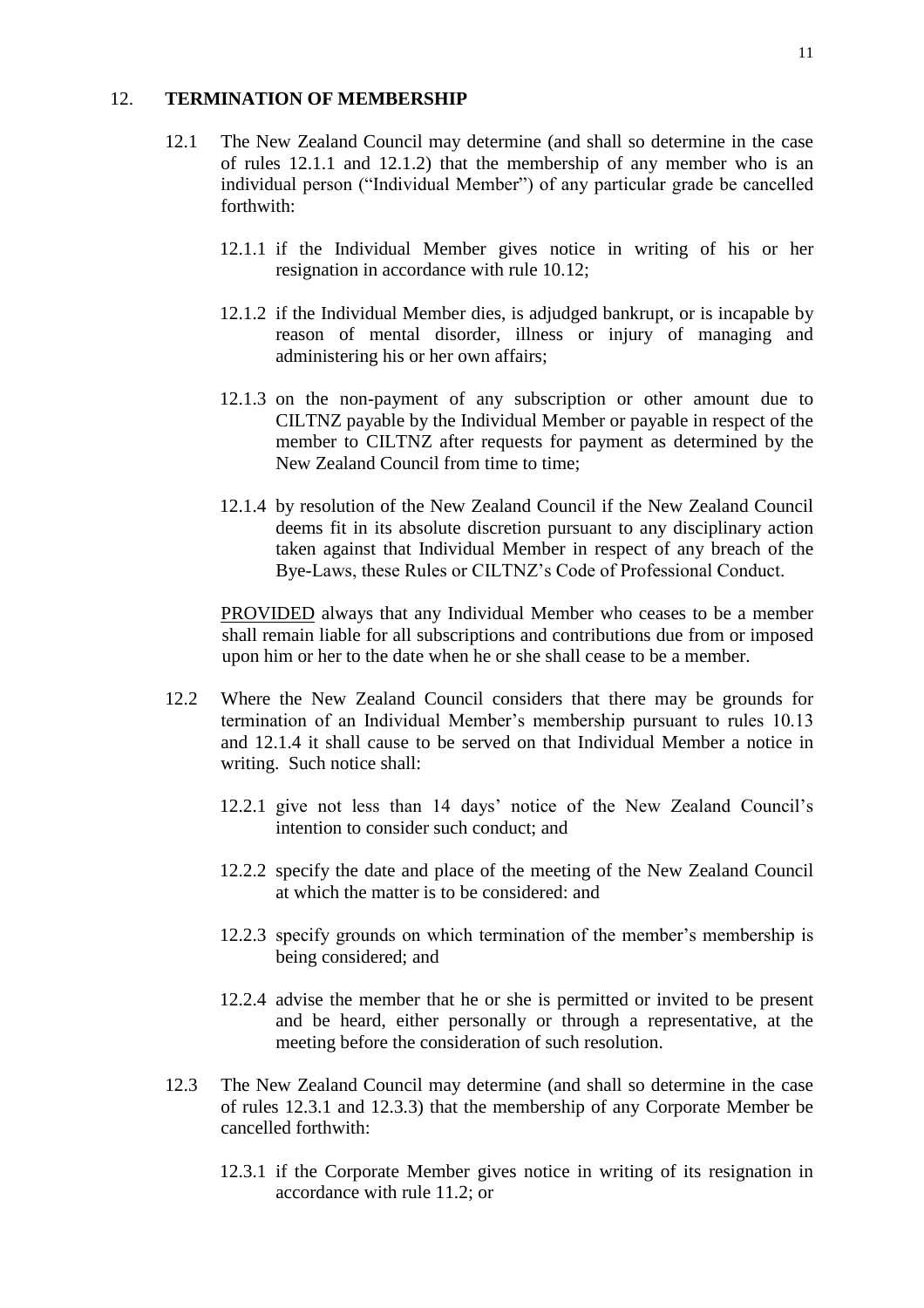- 12.3.2 on the non-payment of any subscription or other amount due to CILTNZ payable by the Corporate Member or payable in respect of the Corporate Member to CILTNZ after requests for payment as determined by the New Zealand Council from time to time; or
- 12.3.3 if the Corporate Member is placed in liquidation; or
- 12.3.4 if any person representing the Corporate Member, is guilty of conduct which in the opinion of the New Zealand Council would render him or her unfit for individual membership and such person is not first removed from any involvement with the CILTNZ by the Corporate Member.

PROVIDED always that any Corporate Member who ceases to be a Corporate Member shall remain liable for all subscriptions and contributions due from or imposed upon it to the date when it shall cease to be a Corporate Member.

12.4 In any matter concerning the consideration of any nomination or application for membership, the termination of membership or any other matter pertaining to membership of CILTNZ, the New Zealand Council may act in its absolute discretion. The decision of the New Zealand Council in each case shall be final and the New Zealand Council shall not be obliged to give any reason for reaching any particular decision.

#### 13. **MEMBERSHIP OF THE NEW ZEALAND COUNCIL**

- 13.1 The management control and responsibility for the activities, business and affairs of CILTNZ shall be vested in a New Zealand Council which shall consist of the following persons:
	- 13.1.1 The President (who shall be an Institute Member).
	- 13.1.2 A President-elect, who may be referred to as Vice President (who shall be an Institute Member).
	- 13.1.3 Immediate Past President (who shall be an Institute Member).
	- 13.1.4 The Chairman of each Section (who shall be an Institute Member).
	- 13.1.5 Any Person appointed by the New Zealand Council to be the Convenor of a Standing Committee.
- 13.2 The failure of a Section properly to convene and hold a Meeting to elect its Chairman in accordance with the regulations governing the constitution of such Section shall not affect any person's existing membership of the New Zealand Council which shall continue until an election takes place or that person ceases to be a member for any other cause.
- 13.3 The Chairman of a Section may invite any member of the Section Committee to attend a meeting of the New Zealand Council in his or her place.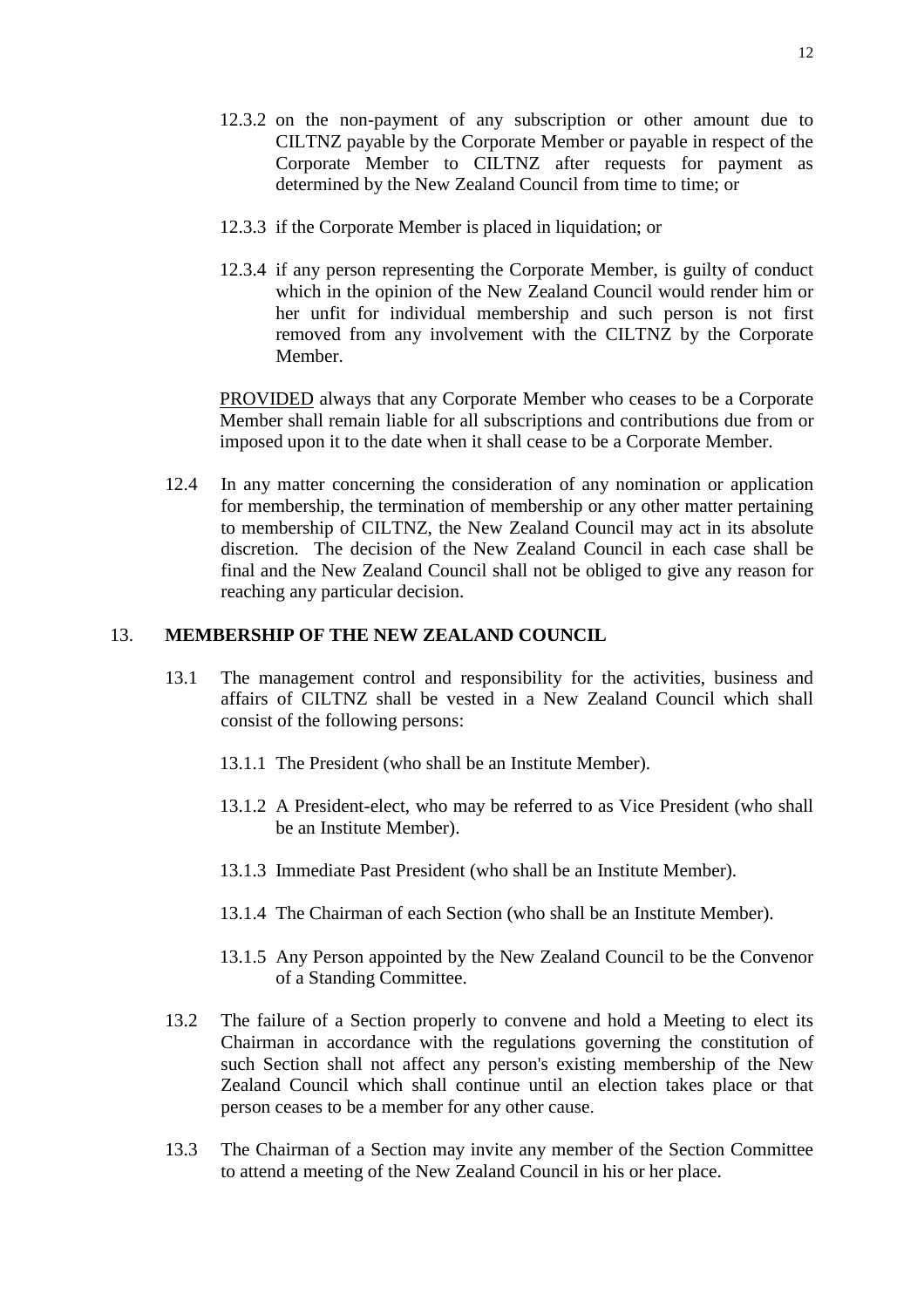- 13.4 The New Zealand Council may, by resolution, invite any person to attend all or part of a meeting for the specific purpose of briefing members of the New Zealand Council on a particular agenda item. Such a person shall not have any voting rights at the meeting.
- 13.5 Each Section shall be permitted not more than two (2) additional representatives who shall attend as observers, and who may, by resolution of the New Zealand Council, be given speaking rights on a particular agenda item. Such persons shall not have voting rights at the meeting.
- 13.6 The New Zealand Council shall be entitled by the resolution of its members to appoint or co-opt any person, whether or not a member of CILTNZ, to the New Zealand Council or to a committee of the New Zealand Council PROVIDED that no such person shall form part of a quorum of or be entitled to vote at any meeting of the New Zealand Council or such committee.
- 13.7 The New Zealand Council may appoint a Patron for CILTNZ.
- 13.8 The name of the representatives from each Section for the ensuing year shall be given to the National Office of CILTNZ by the respective Sections not later than the first day of September in each year.
- 13.9 Biennially, at the Annual General Meeting, the Institute Members shall by resolution elect a President-elect, who shall be an Institute Member, to hold office as President-elect for the two succeeding years PROVIDED that if the existing President shall cease being President prior to expiry of his or her term of office, the existing President-elect shall succeed automatically to the office of President. Nothing herein stated shall prevent the Institute Members from resolving at any time to extend the period of office of any person holding either of the said offices.
- 13.10 Nominations in writing for the election of the President-elect shall be received by the National Office not less than twenty eight (28) days before the relevant Annual General Meeting. Nominations must be proposed and seconded by two Institute Members and be signed by the nominee accepting the nomination.
- 13.11 The terms of the President, President-elect, and any other person appointed by the New Zealand Council to act as a convenor of a standing committee of the New Zealand Council shall be for the period commencing with the conclusion of the Annual General Meeting at which they are elected until the conclusion of the Annual General Meeting two years later.
- 13.12 In accordance with rule 13.9, if the office of President shall become vacant, the President-elect for the time being shall succeed automatically to the office of President. Other casual or occasional vacancies (not being vacancies resulting from normal retirement) in the office of President-elect, or other position on the New Zealand Council, may be filled from time to time by a resolution of the New Zealand Council. Any successor so appointed shall hold office without re-election only so long as the person in whose place he or she has been appointed would have held office. Such service in the occupation of that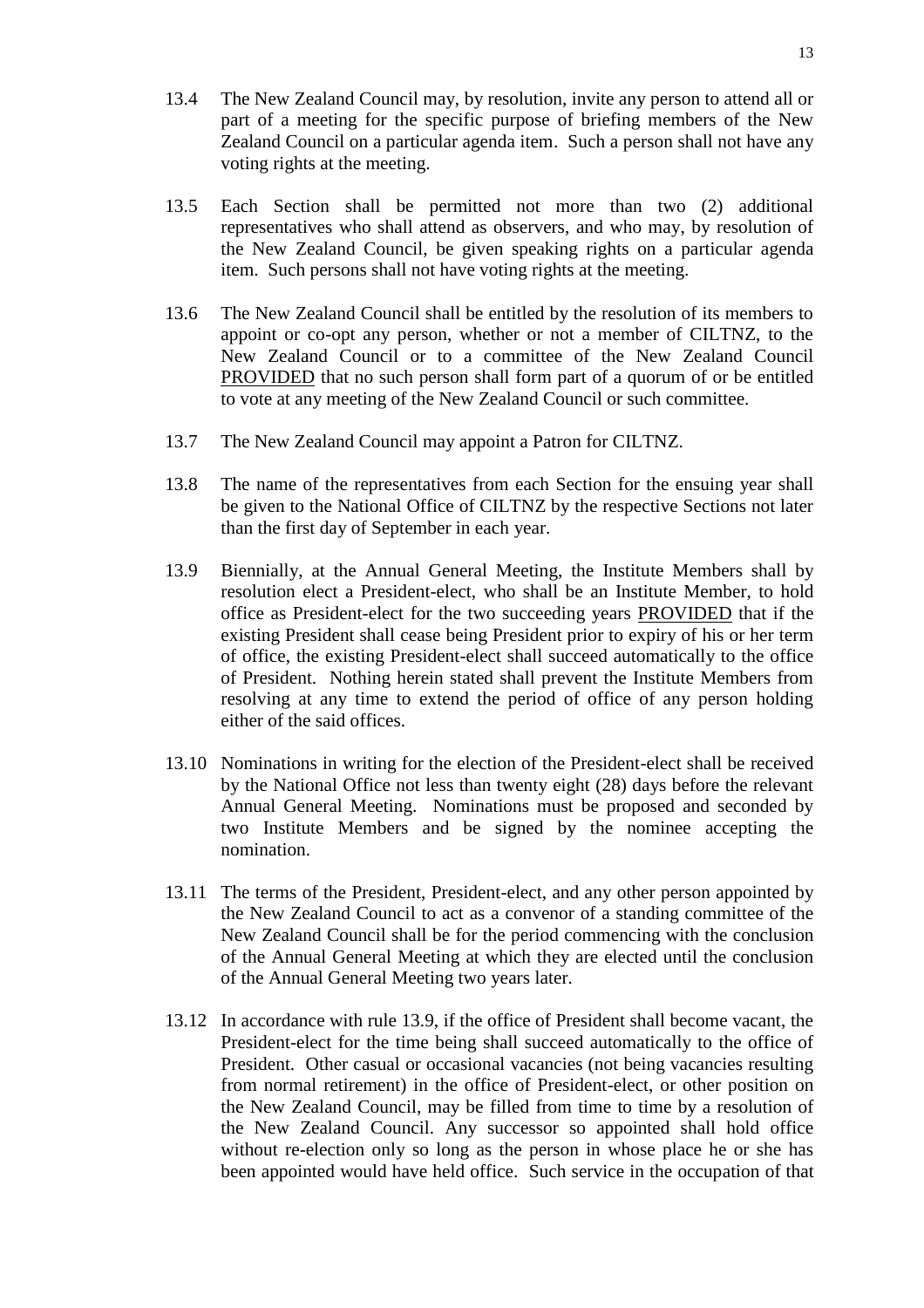office shall not be deemed a term of office for the aforesaid purposes, if he or she is subsequently re-elected to that office.

- 13.13 The terms of office on the New Zealand Council of the Chairs of each Section shall be for the duration of the period commencing with the conclusion of each Section's respective Section Annual General Meeting in one year until the conclusion of the ensuing Section Annual General Meeting in the following year.
- 13.14 The New Zealand Council shall have a standing committee known as the Executive Committee comprising the President, President-elect, the Immediate Past President and the Executive Director. The Executive Committee shall have all the powers of the New Zealand Council PROVIDED that any decision of the Executive Committee shall be properly recorded in minutes and be ratified by the New Zealand Council not more than three (3) months after a meeting of the Executive Committee at which the decision was made.
- 13.15 The quorum for meetings for the New Zealand Council shall be at least 50% of those persons identified in rule 13.1.

#### 14. **PROCEEDINGS OF THE NEW ZEALAND COUNCIL**

- 14.1 The members of the New Zealand Council may meet and adjourn or otherwise regulate their meetings as they shall think fit provided that they shall meet at least once in every year.
- 14.2 A meeting shall be convened at any time upon the request of three (3) members of the New Zealand Council provided that not less than twenty one (21) days' notice thereof is given. Meetings may be conducted using teleconferencing facilities.
- 14.3 Questions arising at any meeting shall be decided upon a show of hands each member being entitled to one vote. In the event of a tied vote the chair of the meeting shall have a casting vote.
- 14.4 At all meetings the President shall preside or in the President's absence the President-elect and in their absence a chair shall be elected from amongst the members of the New Zealand Council present.
- 14.5 A meeting at which a quorum is present may exercise all or any of the authorities, powers and discretions invested in it by any means whatsoever.
- 14.6 The New Zealand Council may appoint standing or other committees of its own members and such other persons referred to under rule 13 and may delegate as it may think fit. The proceedings and procedures of such committees shall be conducted in such manner as the New Zealand Council shall decide, provided that only members of New Zealand Council shall vote on matters requiring decision by New Zealand Council.
- 14.7 The New Zealand Council shall cause Minutes to be made of all matters considered and dealt with at its meetings and those of its Committees and shall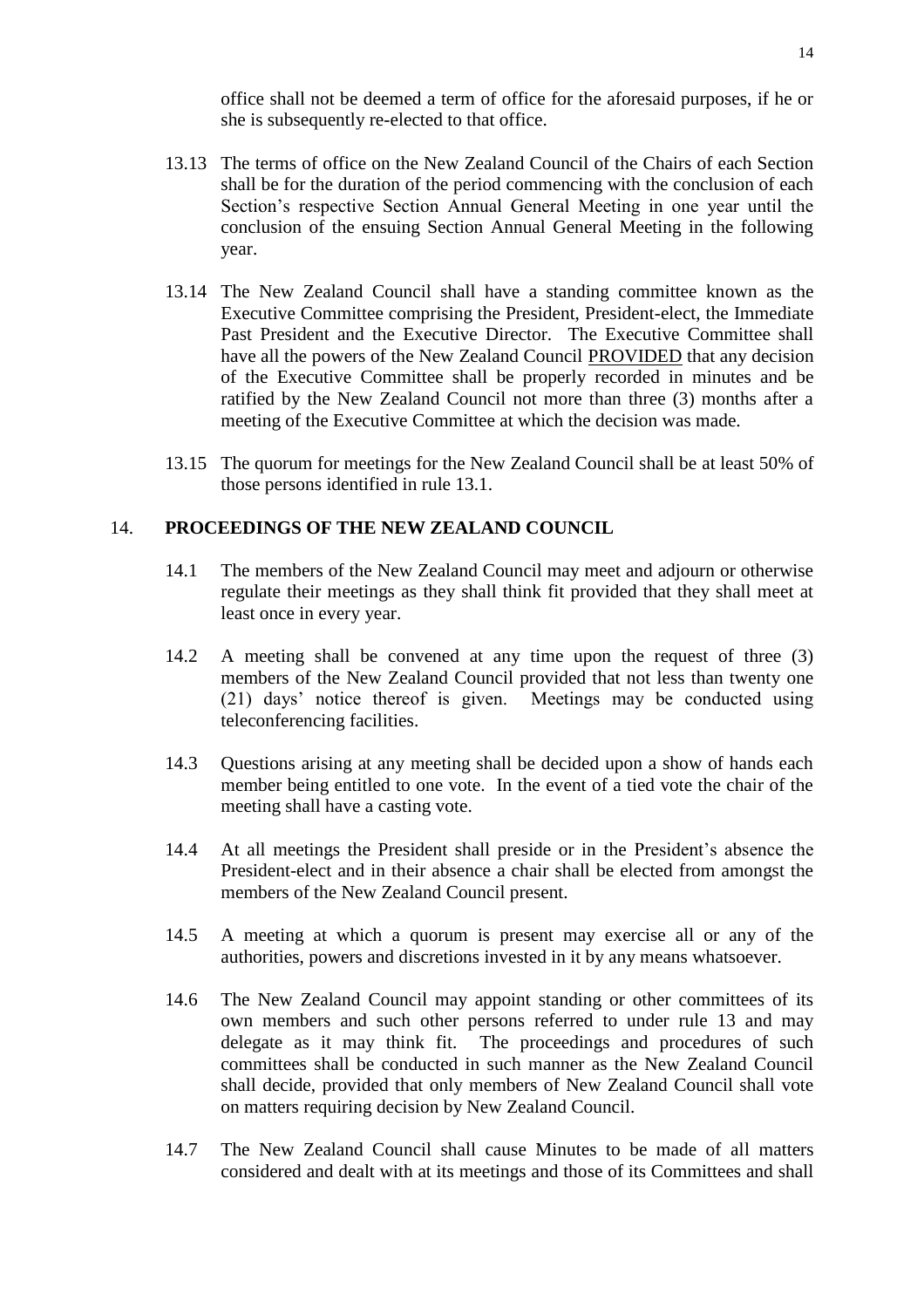cause copies of such minutes to be distributed to the New Zealand Council and each of the Sections within twenty-one (21) days of such meetings being held.

#### 15. **FINANCE**

- 15.1 All monies received shall be paid into an account of CILTNZ with bankers appointed by it. All cheques and other negotiable instruments shall be drawn or endorsed by such person or persons and in such manner as the New Zealand Council may from time to time determine.
- 15.2 Proper books of account shall be kept in respect of all monies received and expended, all matters in respect of which the receipt and expenditure has taken place and all purchases, sales and other transactions relating to the assets and liabilities of CILTNZ.
- 15.3 The books of account and all other records, data and information pertaining to the New Zealand Council shall be kept at such a place or places as the New Zealand Council shall decide.
- 15.4 The New Zealand Council shall require an Income and Expenditure Account and a Statement of Assets and Liabilities ("Statement of Accounts") made up to 30 June to be prepared each year and to have the same audited or reviewed by such a person to be appointed in accordance with rule 16.3.
- 15.5 The conduct of a financial review shall be in accordance with the Review Engagement Standards of the Institute of Chartered Accountants of New Zealand and may only be authorised to replace an audit of accounts by the unanimous decision of members entitled to vote at a properly constituted General Meeting of the CILTNZ, such an authorisation to have effect for a period of not more than four successive years.

#### 16. **ANNUAL GENERAL MEETINGS**

- 16.1 An Annual General Meeting of CILTNZ shall be held no later than four (4) months after the close of the financial year, at which the business to be transacted shall be:
	- 16.1.1 to receive and consider the Report of the Council for the year ended on the previous 30 June and the Accounts of CILTNZ for the financial year then ended;
	- 16.1.2 to appoint an Auditor or Reviewer for the year then current and to determine the Auditor's remuneration;
	- 16.1.3 to elect the officers of CILTNZ as provided for in rule 13;
	- 16.1.4 to transact any other business of which notice in writing shall have been given to the Executive Director by any Institute Member or Member at least 28 days before the date of the meeting and which is specified in the notice of meeting; and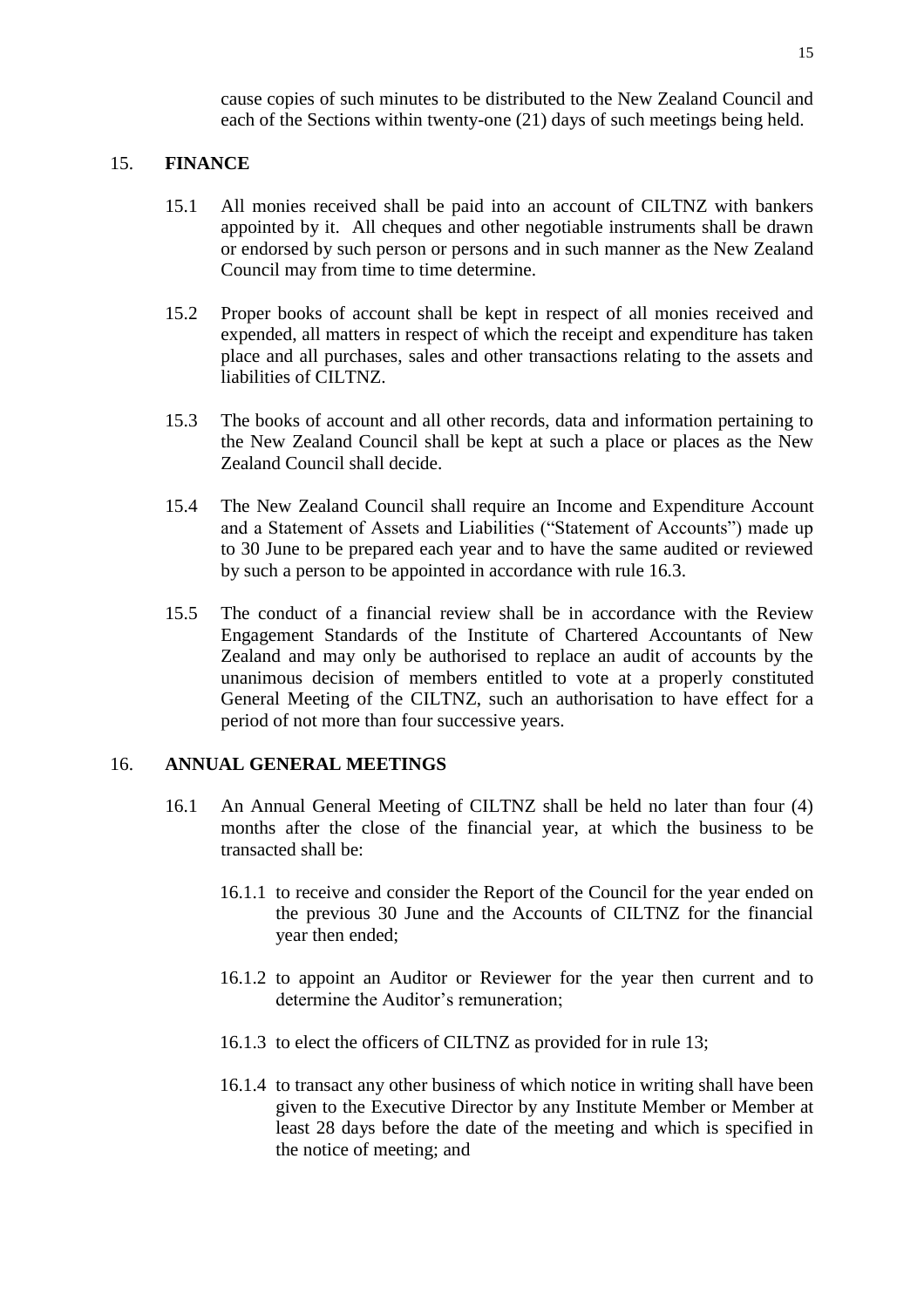- 16.1.5 to conduct any general business of CILTNZ as permitted by the chair of the meeting.
- 16.2 At the Annual General Meeting the President shall submit an Annual Report and an audited or reviewed Statement of Accounts on behalf of the New Zealand Council.
- 16.3 An Honorary Auditor or Reviewer for the ensuing year shall be appointed at each Annual General Meeting. This person shall not be a member of the New Zealand Council but the New Zealand Council may appoint a successor should the office fall vacant before the end of the term.

#### 17. **SPECIAL GENERAL MEETINGS**

17.1 A Special General Meeting of CILTNZ may be called by the New Zealand Council at any time and shall be called by the New Zealand Council upon the requisition in writing of ten (10) members entitled to vote thereat and delivered to the Executive Director specifying the nature of the business to be brought before each meeting. The only business which may be transacted at any Special General Meeting shall be that of which notice has been given or that appertaining thereto.

#### 18. **NOTICE OF GENERAL MEETINGS**

- 18.1 At least 21 days' notice shall be given of all General Meetings, whether Annual or Special, which shall specify the place, day and hour of the meeting and the nature of the business to be transacted. Except where these Rules, the Charter or Bye-Laws provide that any particular business shall be transacted at any meeting, no business shall be transacted thereat of which the nature has not been specified in the notice of the meeting.
- 18.2 Notice of a General Meeting shall be served in accordance with rule 21 of these Rules.
- 18.3 The accidental omission to give notice of any General Meeting to any member entitled to receive notice in respect thereof shall not invalidate anything done at such meeting.

#### 19. **VOTING AT GENERAL MEETINGS AND BY BALLOT**

- 19.1 Only Institute Members shall be entitled to vote at a General Meeting, whether Annual or Special, and the quorum shall be ten per centum (10%) of the members qualified to vote or ten (10) Institute Members, whichever is the less.
- 19.2 The President, and in his or her absence the President -elect, and in his or her absence the Immediate – Past President shall act as chair of the General Meeting. In the absence of any of the above persons the meeting may be chaired by such person as the majority of members present and entitled to vote shall agree.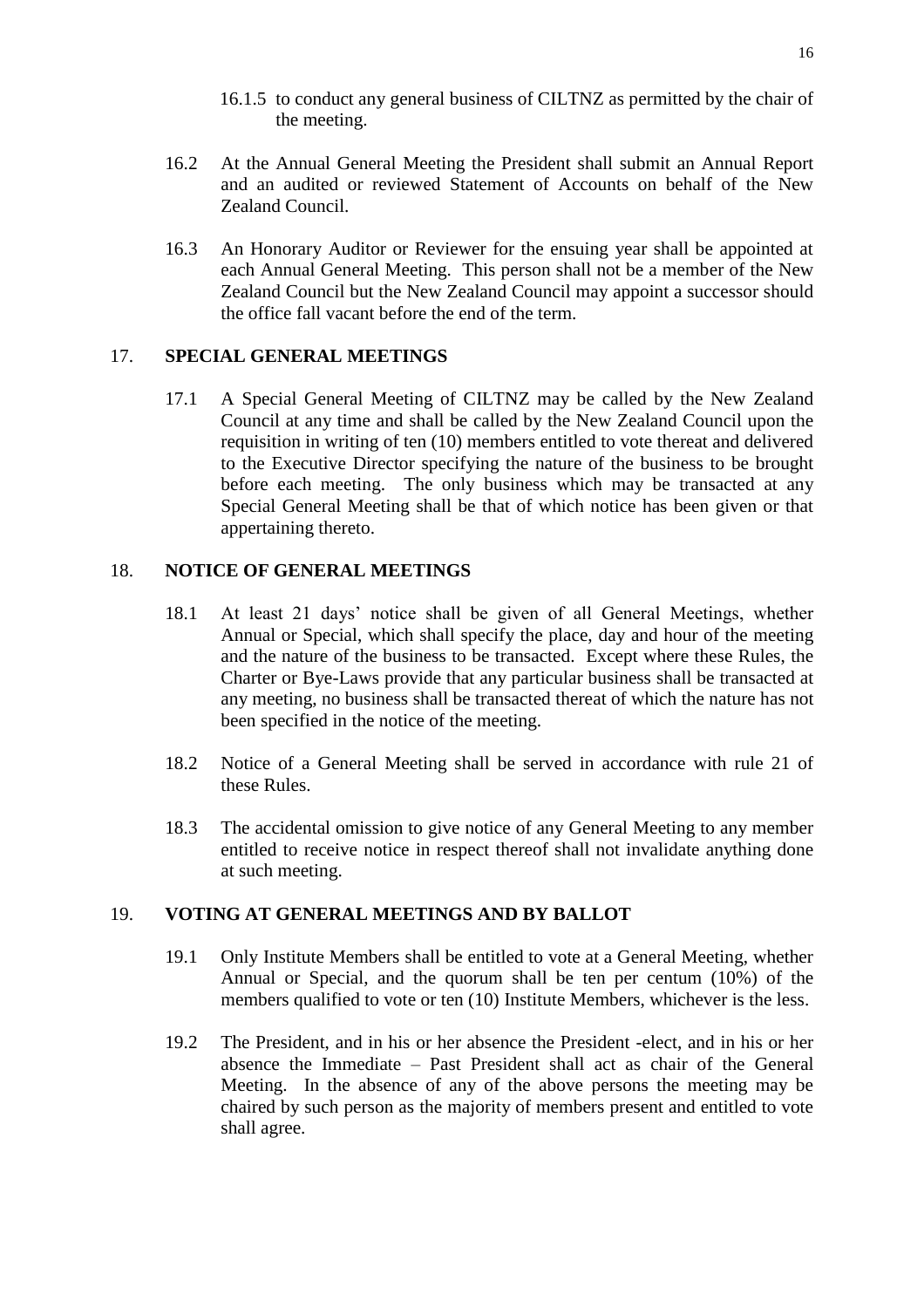- 19.3 Unless otherwise required by these Rules or by the Act, all questions subject to a vote shall be determined by a simple majority of those present and voting at the General Meeting.
- 19.4 Each Institute Member present in person or by proxy at such General Meeting and entitled to vote shall have one vote.
- 19.5 Votes at General Meetings shall be exercised as follows:
	- 19.5.1 unless a poll is demanded as hereinafter mentioned, by a vote which shall be taken at the meeting by a show of hands; or
	- 19.5.2 if a poll is demanded by the Chair of the General Meeting or by 10 Institute Members present at such meeting and entitled to vote, it shall be taken in such a manner and at such a time within 28 days of the meeting and at such place as the Chair of the meeting shall direct (and may be taken at the meeting) and, if the Chair so decides, may be conducted by Ballot.
	- 19.5.3 If a poll is to be undertaken at a General Meeting the Chair shall nominate two persons who, with the approval of a majority of those present, shall act as scrutineers in relation to that poll.
- 19.6 The demanding of a poll at any meeting shall not prevent the continuance of such meeting for the purpose of the transaction of any business other than that in respect of which the poll was demanded. A demand for a poll may be withdrawn at any time up to that at which the poll is to be taken. A poll may be demanded on any question of adjournment.
- 19.7 Where the New Zealand Council, or where the Chair at a General Meeting pursuant to rule 19.5.2, so resolves a Ballot may be undertaken in accordance with the following procedures and such other procedures as may be determined by the New Zealand Council from time to time:
	- 19.7.1 Any Institute Member otherwise entitled to vote under these Rules on any matter which forms the subject matter of a Ballot, shall be entitled to vote in the Ballot.
	- 19.7.2 A Ballot may be conducted by either or a combination of the following means:
		- 19.7.2.1 By mail using hard copy voting forms; and/or
		- 19.7.2.2 By electronic means utilising the password protected voting procedures incorporated into the CILTNZ website in the manner approved by the New Zealand Council

PROVIDED that in the case of any electronic Ballot, if a member entitled to vote on any Ballot has not given consent to receive notification electronically pursuant to rule 21.1.3, such member shall be entitled to vote by post and shall be notified accordingly.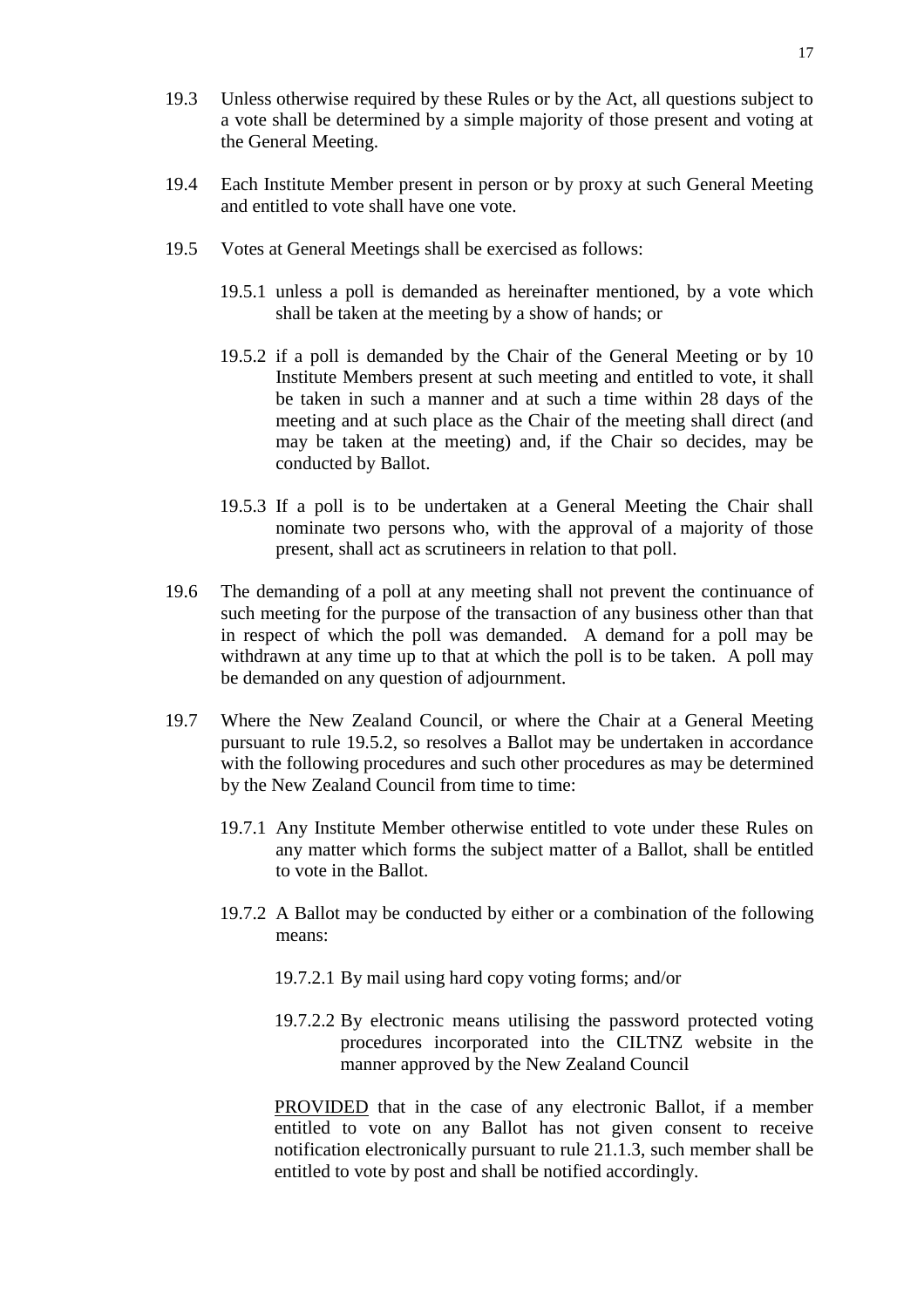- 19.7.3 A resolution to hold a Ballot shall set a closing date and time for votes to be received by the Executive Director (or if no Executive Director has been appointed, by a person nominated by the New Zealand Council for that purpose), but the closing date shall not be later than 14 days after the voting papers are sent out to members (excluding the date of postage) in the case of postal votes, or no later than 14 days after the electronic notification is sent out to members who have indicated that they are prepared to accept electronic notifications in accordance with rule 21.1.3.
- 19.7.4 The Executive Director (or such person as is nominated in accordance with rule 19.7.3) shall declare the result of the Ballot.
- 19.7.5 The results of any Ballot shall be as binding and effective on members as a resolution passed at a General Meeting.
- 19.8 Votes at General Meetings (but for the avoidance of doubt not in relation to a Ballot) may be given either personally, by proxy. An instrument appointing a proxy shall be in writing under the hand of the appointer and shall be in the form determined by the New Zealand Council from time to time.
- 19.9 To be valid any proxy form must be completed and received at the National Office of CILTNZ not less than 48 hours before the time appointed for the meeting and shall be available only for the meeting named therein or for any adjournment of such meeting.
- 19.10 No Institute Member shall be entitled to be present or vote at any meeting on any question, either personally or by proxy, or as proxy for another Institute Member at any meeting, or upon a poll, or to be reckoned in a quorum, or in a Ballot whilst under any liability to CILTNZ.
- 19.11 At all meetings, unless a poll is demanded or a Ballot is to be conducted in the manner set forth in these Rules, a declaration by the Chair of the meeting that a resolution has been carried or lost and an entry to that effect in the minutes of the meeting shall be conclusive evidence of the fact without any further proof being necessary.
- 19.12 The Chair of every General Meeting shall in the case of an equality of votes, whether by a vote by a show of hands or on a poll, have a casting vote in addition to the vote to which the Chair may otherwise be entitled.

#### 20. **SECTIONS**

20.1 At the time of formation of CILTNZ the following Sections existed:

| Northern Section              | the Regions of Northland<br>and<br>Auckland               |
|-------------------------------|-----------------------------------------------------------|
| Waikato Bay of Plenty Section | the Regions of Waikato, Bay of Plenty<br>and King Country |
| <b>Hawkes Bay Section</b>     | The Regions of Hawkes Bay and                             |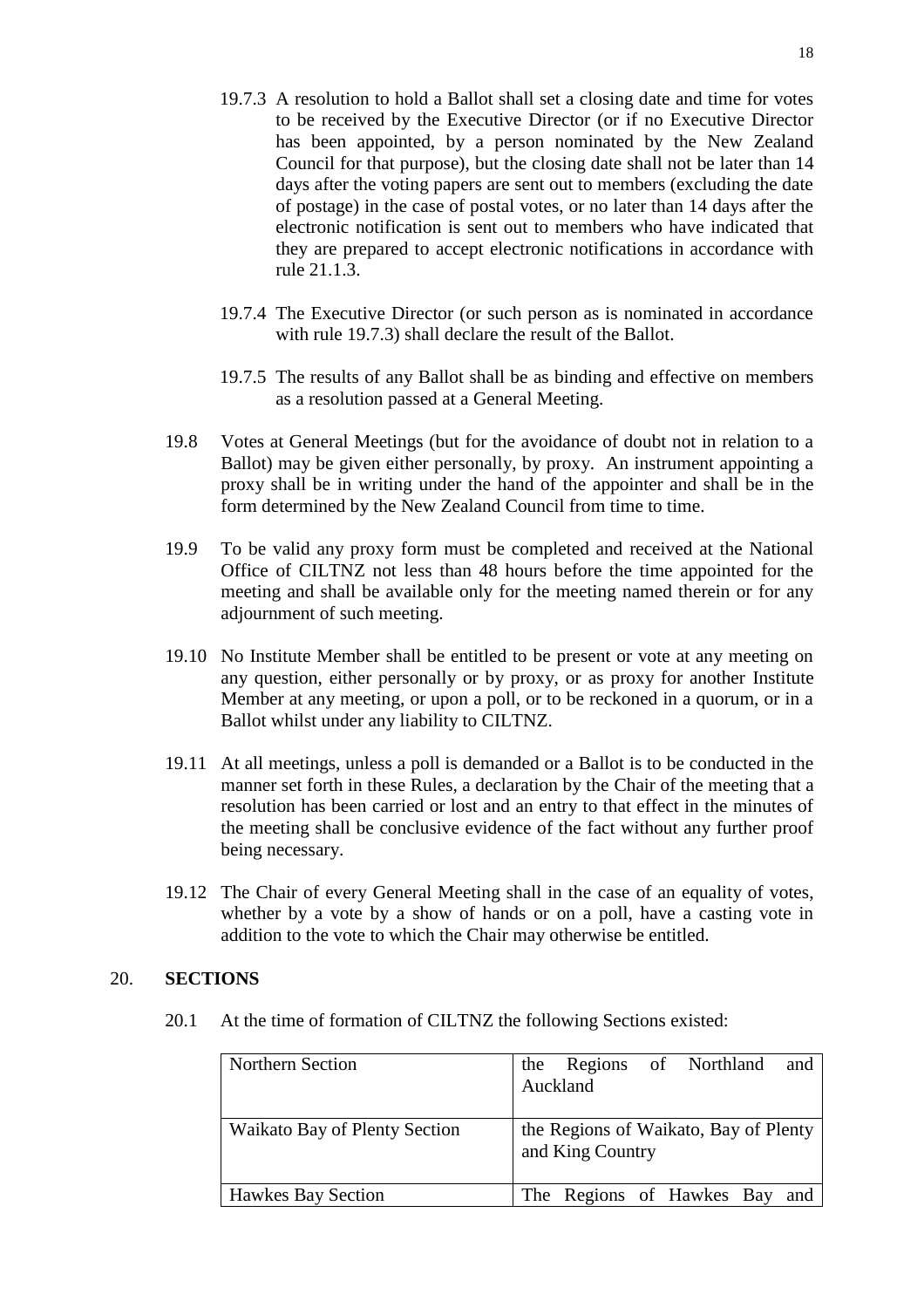|                         | Gisborne                                                                 |
|-------------------------|--------------------------------------------------------------------------|
| <b>Central Section</b>  | The Regions of Taranaki, Wanganui,<br>Manawatu, Wairarapa and Wellington |
| <b>Southern Section</b> | The whole of the South Island                                            |
| Fiji Section            | The Islands of Fiji                                                      |

- 20.2 The New Zealand Council may establish further Sections where the New Zealand Council believes that the formation of a Section is warranted.
- 20.3 Any member of CILTNZ not being resident in the areas encompassed by the Sections above may become a member of any Section at the discretion of the New Zealand Council.
- 20.4 A Section Committee elected by each Section and acting in accordance with the Section Rules shall manage the local affairs of the Sections. Any amendments to Section Rules must be submitted to and approved by the New Zealand Council.
- 20.5 The New Zealand Council may at any meeting of the New Zealand Council amend the boundaries of any Section, form new Sections and define their boundaries, amalgamate one Section with another or in any way change the number and boundaries of Sections.

#### 21. **NOTICES**

- 21.1 Any notice may be served by CILTNZ upon any member either:
	- 21.1.1 personally; or
	- 21.1.2 by sending it through the post (by airmail if outside New Zealand) addressed to such member at his or her last known address registered in the records of CILTNZ, in which case such notice shall be deemed to have been served on the seventh day following that on which such notice was sent; or
	- 21.1.3 by email or other electronic means where the member on whom the notice is to be served has given a prior written (including by email or other electronic means) communication that that member will accept service by such means, in which case such notice shall be deemed to have been served 24 hours after the date of sending provided that no notification of failed delivery shall have been notified to the sender during that period.

#### 22. **COMMON SEAL**

22.1 CILTNZ shall have a Common Seal with power from time to time to destroy the same and substitute a new seal in lieu thereof and the Common Seal for the time being shall be kept under such control as the New Zealand Council shall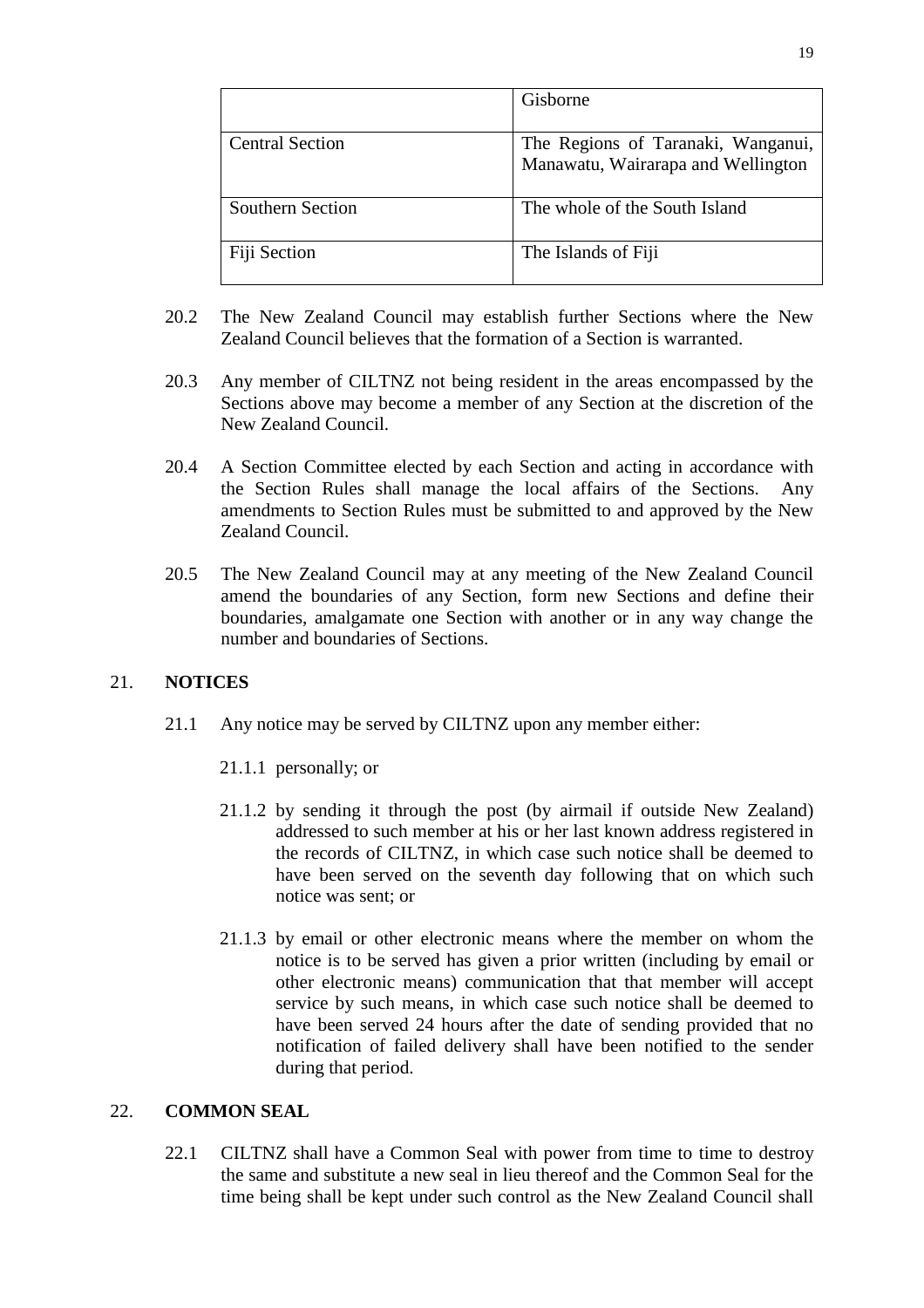from time to time prescribe and in the absence of any prescription in that behalf shall be kept in the custody of the Executive Director.

22.2 The Common Seal of CILTNZ shall not be used except in pursuance of a resolution by the New Zealand Council. Any deed, document, debenture, security or other contract which is required to be under the Common Seal of CILTNZ by section 15 of the Act or which the New Zealand Council may by resolution determine shall be under the Common Seal of CILTNZ shall have the Common Seal affixed thereto in the presence of the President or the Executive Director if appointed and any one other member of the New Zealand Council as may be authorised in that behalf by resolution by the New Zealand Council.

#### 23. **AMENDMENTS TO CONSTITUTION AND RULES**

- 23.1 The Rules of CILTNZ shall not be altered or added to or rescinded except at a General Meeting of CILTNZ.
- 23.2 Notice of motion to alter, add or rescind these Rules shall be given in writing to the President not less than twenty eight (28) days before the General Meeting to which such motion is to be considered, and accompanied by a written explanation of the reasons for the proposal.
- 23.3 Upon receipt of a notice of motion to alter, add to or rescind these Rules the President shall cause it to be promulgated to members in accordance with rule 18 together with the advice of the meeting.
- 23.4 No addition to or alteration of the aims/objects, payments to members clause or the winding up clause shall be approved without the approval of Inland Revenue. The provisions and effect of this clause shall not be removed from this document and shall be included and implied into any document replacing this document.

## 24. **WINDING UP**

- 24.1 CILTNZ may be wound up in accordance with the provisions of the Act.
- 24.2 Should CILTNZ be wound up or dissolved any moneys remaining after the due settlement of CILTNZ's affairs and the payment of all just debts and claims shall be given to a charitable institution or society, having objects similar to the objects of CILTNZ, to be determined upon at a general meeting or as otherwise set out in the Instrument of Dissolution.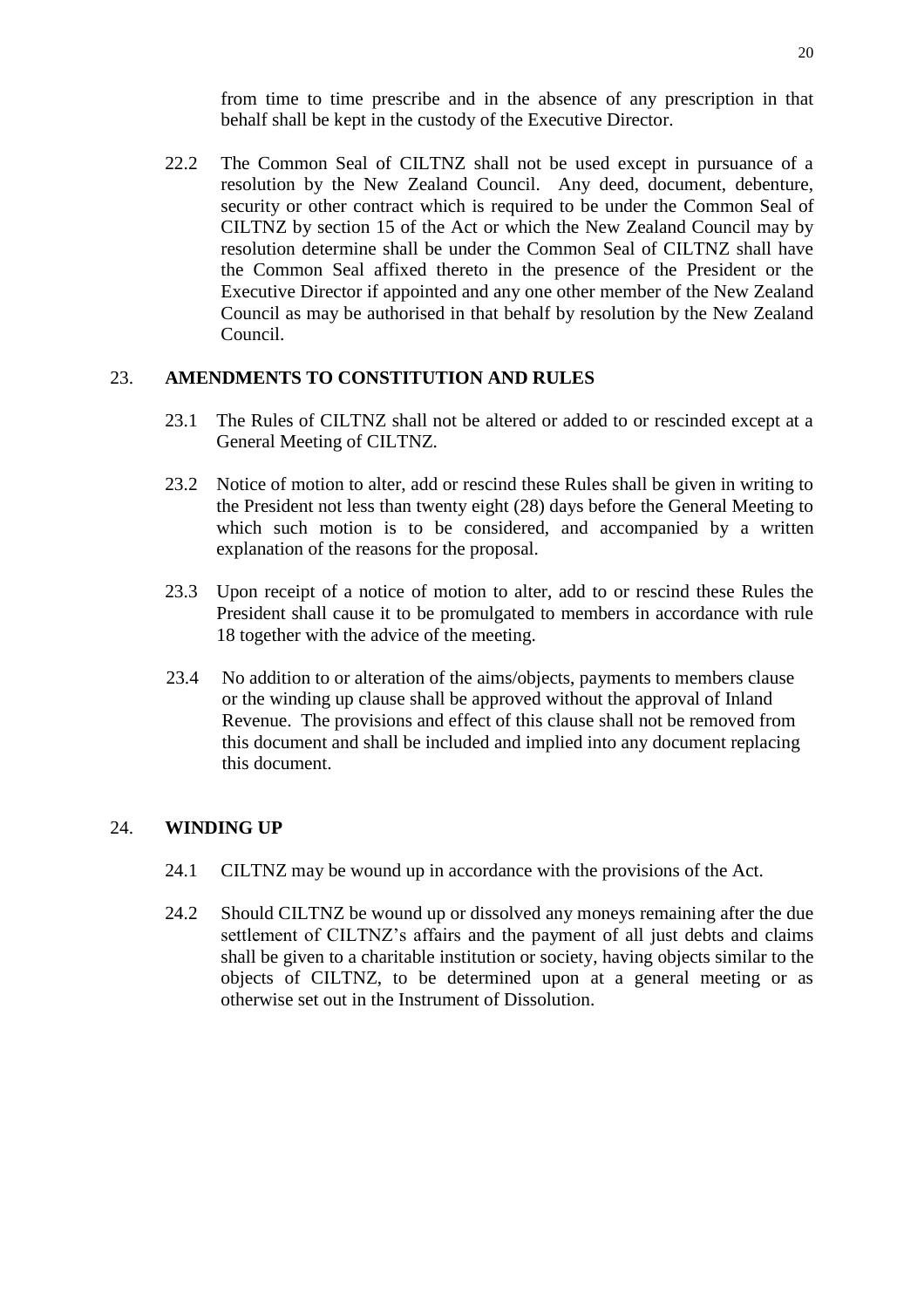## **FIRST SCHEDULE**

## **THE CHARTERED INSTITUTE OF LOGISTICS AND TRANSPORT IN NEW ZEALAND INC.**

## The **CONSTITUTION** and **RULES** of the Sections of CILTNZ ("Section Rules").

### 1. **NAME**

1.1 The name shall be, "The Chartered Institute of Logistics and Transport in New Zealand Incorporated \_\_\_\_\_\_\_\_\_\_\_\_\_\_\_\_\_\_\_\_\_\_\_\_ Section", ("Section").

#### 2. **OBJECTS**

2.1 The general objects of the Section shall be those stated in the Constitution and Rules ("CILTNZ Rules") of The Chartered Institute of Logistics & Transport in New Zealand Incorporated- ("CILTNZ").

#### 3. **MEMBERSHIP**

- 3.1 Every member of CILTNZ whose day to day activities are within the boundaries of the Section as defined in rule 20 of the CILTNZ Rules shall be deemed to be a member of the Section unless otherwise approved by the New Zealand Council of CILTNZ ("New Zealand Council").
- 3.2 Members of the Section shall remit to the National Office such annual subscriptions as may be fixed from time to time by the New Zealand Council to cover both the member's annual levy to The Chartered Institute's Headquarters and the member's annual subscription to the maintenance of CILTNZ.
- 3.3 All matters pertaining to membership shall be in accordance with the CILTNZ Rules.

#### 4. **YEAR**

4.1 The financial year shall be from July 1st one year to June 30th in the following year.

## 5. **MANAGEMENT**

- 5.1 Subject always to the provisions of the Royal Charter and Bye-Laws and the CILTNZ Rules and the concurrence of the New Zealand Council, the local affairs of the Section shall be arranged and managed by a Section Committee.
- 5.2 The Section Committee shall comprise not less than five and not more than ten members as follows: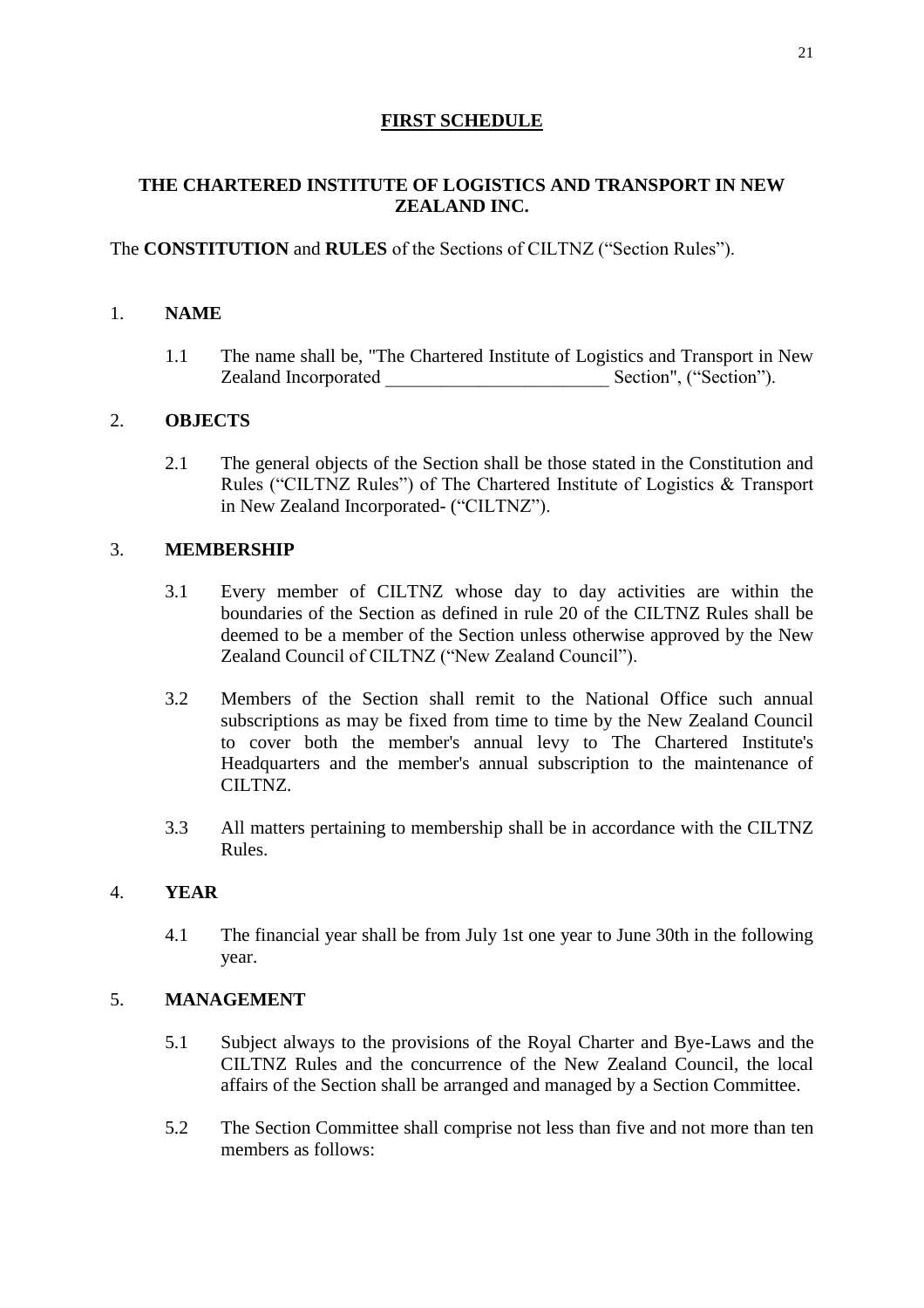- 5.2.1 (A Chairman or Chairwoman ("Chair") (who shall be an Institute Member);
- 5.2.2 A Vice Chairman or Chairwoman ("Vice Chair") (who shall be an Institute Member);
- 5.2.3 The Immediate Past-Chairman or Chairwoman ("Immediate Past Chair") (who shall be an Institute Member);
- 5.2.4 An Honorary Section Secretary (who shall be an Institute Member or a Member);
- 5.2.5 An Honorary Section Treasurer (who shall be an Institute Member or a Member), which office may be held by the Honorary Section Secretary as a combined appointment; and
- 5.2.6 Ordinary members.
- 5.3 The members of the Section Committee may elect a Section Student Advisor.
- 5.4 The Section Committee may also co-opt other members onto the Section Committee to assist in its work.
- 5.5 The Section Committee shall be elected each year at the Section Annual General Meeting for the duration of the period commencing with the conclusion of one Section Annual General Meeting until the conclusion of the ensuing Section Annual General Meeting. The Section Secretary (or in the absence of a Section Secretary the Section Chair) shall cause to be circulated a list of nominees and their pertinent details, including employment and membership status, to Section members no later than fourteen (14) working days before the Annual General Meeting. Any contested election shall be decided on a poll by those members of the Section present and entitled to vote. The outgoing Chair shall be responsible for managing the election process in a fair and open manner. If sufficient valid nominations to complete the Section Committee requirements are not received prior to the 14-day's notice period then nominations can be accepted from the floor at the Annual General Meeting.
- 5.6 The Section Committee shall be responsible for the appointment of all officers listed in rule 5.2 of these Section Rules with the exception of:
	- 5.6.1 the Chair who shall be elected by the Section membership at the Annual General Meeting; and
	- 5.6.2 The Immediate Past Chair who holds office by virtue of his or her immediate past tenure as Chair.
- 5.7 Only members (excluding Corporate Members) of CILTNZ on the official Section Roll at the date of an Annual General Meeting shall be permitted to stand for election and / or vote on any matters concerning the election of the Section Committee, or for proposals for any changes in the Section Rules.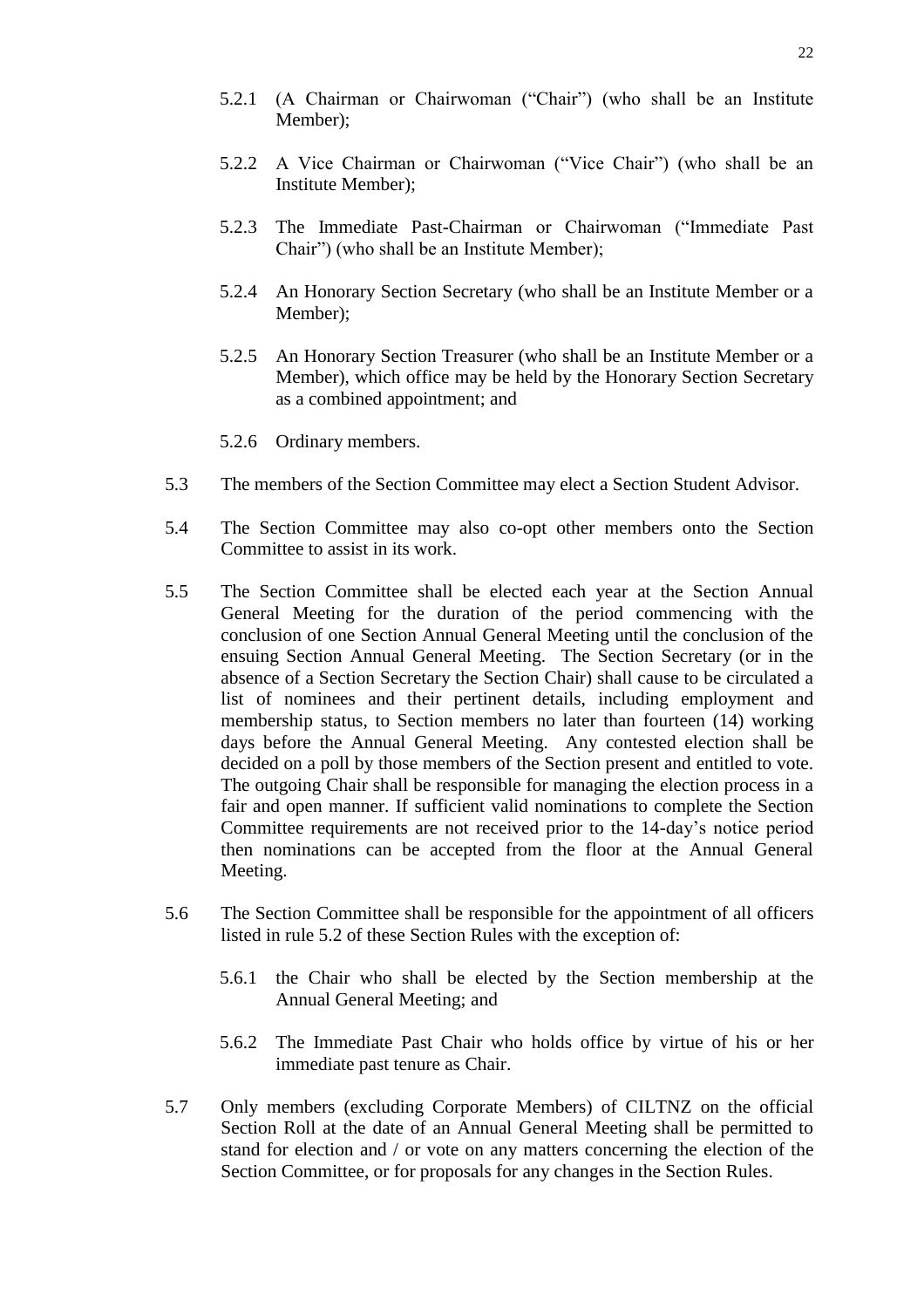- 5.8 The quorum at Section Committee Meetings shall be not less than five members and all questions shall be decided by vote. In the event of equality of votes the Chair shall have a casting vote.
- 5.9 A meeting of the Section Committee shall be convened upon the request of the Chair or three ordinary members of the Section Committee. A minimum of seven days' notice shall be given for all Section Committee Meetings and the matters to be considered thereat shall be notified at the time of issuing the notice.
- 5.10 Any member of the Section Committee who fails to attend three consecutive meetings without apology or leave of absence shall cease to be a member of the Section Committee.
- 5.11 A vacancy among the Officers or on the Section Committee occurring during a financial year may be filled by the Section Committee and the name of the member elected shall be reported at the next meeting of the Section. Any member so elected shall hold office until the election of Officers at the next Annual General Meeting.
- 5.12 The Chair shall not hold office for more than two consecutive terms.

## 6. **ANNUAL GENERAL MEETING**

- 6.1 An Annual General Meeting of the Section shall be held not earlier than 1st July, or later than 31st August in each year, and notice of an Annual General Meeting shall be sent to each member of the Section not less than 14 days prior to such meeting. Notices shall be given to Section members in accordance with rule 21 of the CILTNZ Rules.
- 6.2 At the Annual General Meeting the Annual Report for the Section and audited or reviewed Statement of Accounts for the Section shall be submitted for approval, Officers and members of the Section Committee shall be elected, of whom the Section Chair shall represent the Section on the New Zealand Council for the term as set down in rule 13 of the CILTNZ Rules.
- 6.3 The name of the Section's representative on the New Zealand Council shall be advised to the National Office in writing no later than 1st September each year.
- 6.4 An Honorary Auditor or Reviewer shall also be elected for the ensuing year and any other business relating to the management of the Section shall be transacted.
- 6.5 As soon as possible following the Section Annual General Meeting, copies of the Minutes thereof, the Annual Report and the audited or reviewed Statement of Accounts shall be sent to the National Office.

## 7. **SPECIAL GENERAL MEETING**

7.1 A Special General Meeting of the Section may be called by the Section Committee at any time and a meeting shall be called by the Section Committee upon receipt in writing of such a request, signed by ten per cent of the Sections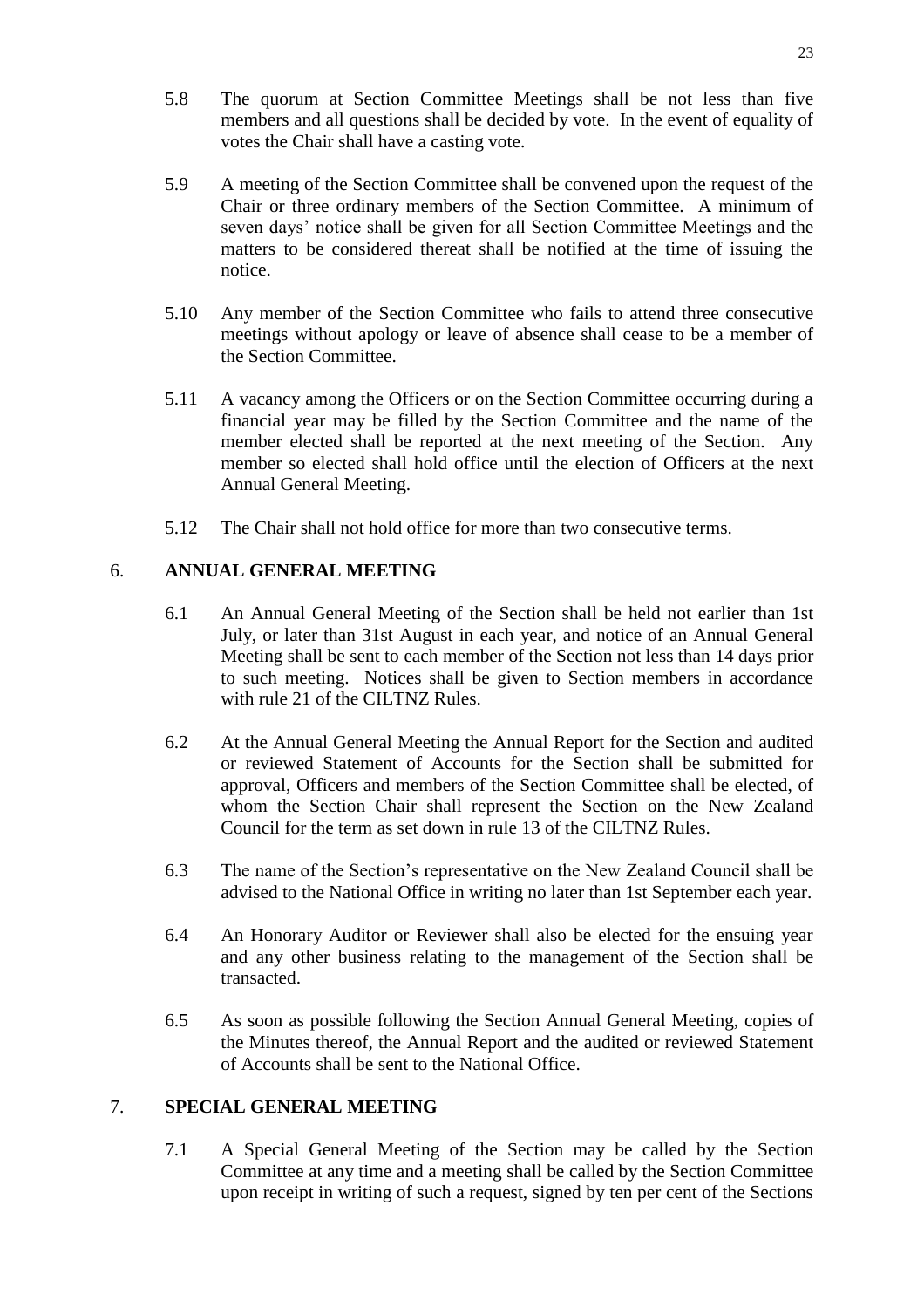members (but not less than five) excluding any Corporate Members. Any such request shall be delivered to the Section Honorary Secretary at least 21 days before the time of the proposed meeting and shall distinctly express the object of the proposed meeting.

- 7.2 At a Special General Meeting no business may be taken other than that stated in the notice calling the meeting and such notice shall be posted to each member not less than 14 days before the meeting.
- 7.3 Notice of a Special General Meeting shall be given to Section members in accordance with rule 21 of the CILTNZ Rules.

## 8. **VOTING AT GENERAL MEETINGS**

- 8.1 All Section members other than Corporate Members shall be entitled to vote at a general meeting and the quorum shall be ten per centum (10%) of the members qualified to vote or ten (10) members, whichever is the less.
- 8.2 Unless otherwise required by these Rules or by the Act, all questions subject to a vote shall be determined by a simple majority of those present, entitled to vote and voting at the General Meeting.
- 8.3 The Chair, and in his or her absence the Vice Chair, and in his or her absence the Immediate –past Chair shall act as chair of the General Meeting. In the absence of any of the above persons the meeting may be chaired by such person as the majority of members present and entitled to vote shall agree.
- 8.4 Each member present in person or by proxy at such General Meeting and entitled to vote shall have one vote.
- 8.5 Votes at General Meetings shall be exercised as follows:
	- 8.5.1 unless a poll is demanded as hereinafter mentioned, by a vote which shall be taken at the meeting by a show of hands; or
	- 8.5.2 if a poll is demanded by the chair of the General Meeting or by 10 members present at such meeting and entitled to vote, it shall be taken in such a manner and at such a time within 28 days of the meeting and at such place as the hair of the meeting shall direct (and may be taken at the meeting) and, if the chair so decides, may be conducted by Ballot which for the purposes of these Section Rules shall mean a postal or electronic vote as described in rule 8.7.
	- 8.5.3 if a poll is to be undertaken at a General Meeting the chair shall nominate two persons who, with the approval of a majority of those present and entitled to vote, shall act as scrutineers in relation to that poll.
- 8.6 The demanding of a poll at any meeting shall not prevent the continuance of such meeting for the purpose of the transaction of any business other than that in respect of which the poll was demanded. A demand for a poll may be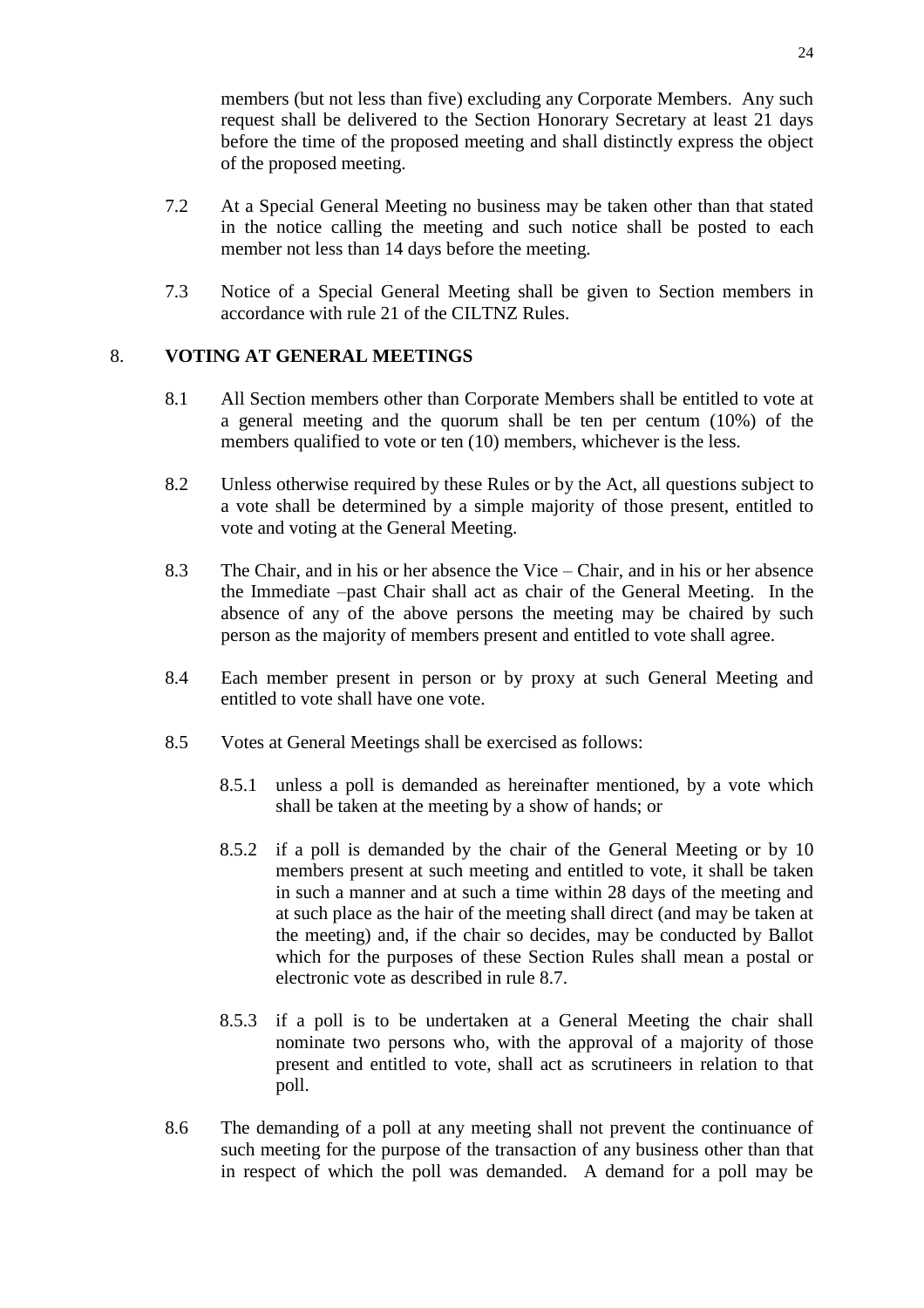- 8.7 Where the Section Committee, or where the chair at a General Meeting pursuant to rule 8.5, so resolves a Ballot may be undertaken in accordance with the following procedures and such other procedures as may be determined by the Section Committee from time to time:
	- 8.7.1 All members, other than Corporate Members, shall be entitled to vote. All votes shall be personal and no proxy vote shall be permitted on any Ballot.
	- 8.7.2 A Ballot may be conducted by either or a combination of the following means:
		- 8.7.2.1 By mail using hard copy voting forms; and/or
		- 8.7.2.2 By electronic means utilising the password protected voting procedures incorporated into the CILTNZ website in the manner approved by the New Zealand Council
	- 8.7.3 PROVIDED that if a member entitled to vote on any Ballot has not given consent to receive notification electronically pursuant to rule 21.1.3 of the CILTNZ Rules, such member shall be entitled to vote by post and shall be notified accordingly.
	- 8.7.4 A resolution to hold a Ballot shall set a closing date and time for votes to be received by the Section Secretary (or if no Section Secretary has been appointed, by a person nominated by the Section Committee for that purpose), but the closing date shall not be later than 14 days after the ballot papers are sent out to members (excluding the date of postage) in the case of postal votes, or no later than 14 days after the electronic notification is sent out to members who have indicated that they are prepared to accept electronic notifications in accordance with rule 21.1.3 of the CILTNZ Rules.
	- 8.7.5 The Section Secretary (or such person as is nominated in accordance with rule 8.7.4) shall declare the result of the Ballot; and
	- 8.7.6 The results of any Ballot shall be as binding and effective on members as a resolution passed at a General Meeting.
- 8.8 Votes may be given either personally or, except in the case of any Ballot, by proxy. An instrument appointing a proxy shall be in writing under the hand of the appointer and shall be in the form determined by the New Zealand Council from time to time.
- 8.9 To be valid any proxy form must be completed and received at the address of the Section Secretary (or if no Section Secretary has been appointed, by a person nominated by the Section Committee for that purpose), not less than 48 hours before the time appointed for the meeting and shall be available only for the meeting named therein or for any adjournment of such meeting.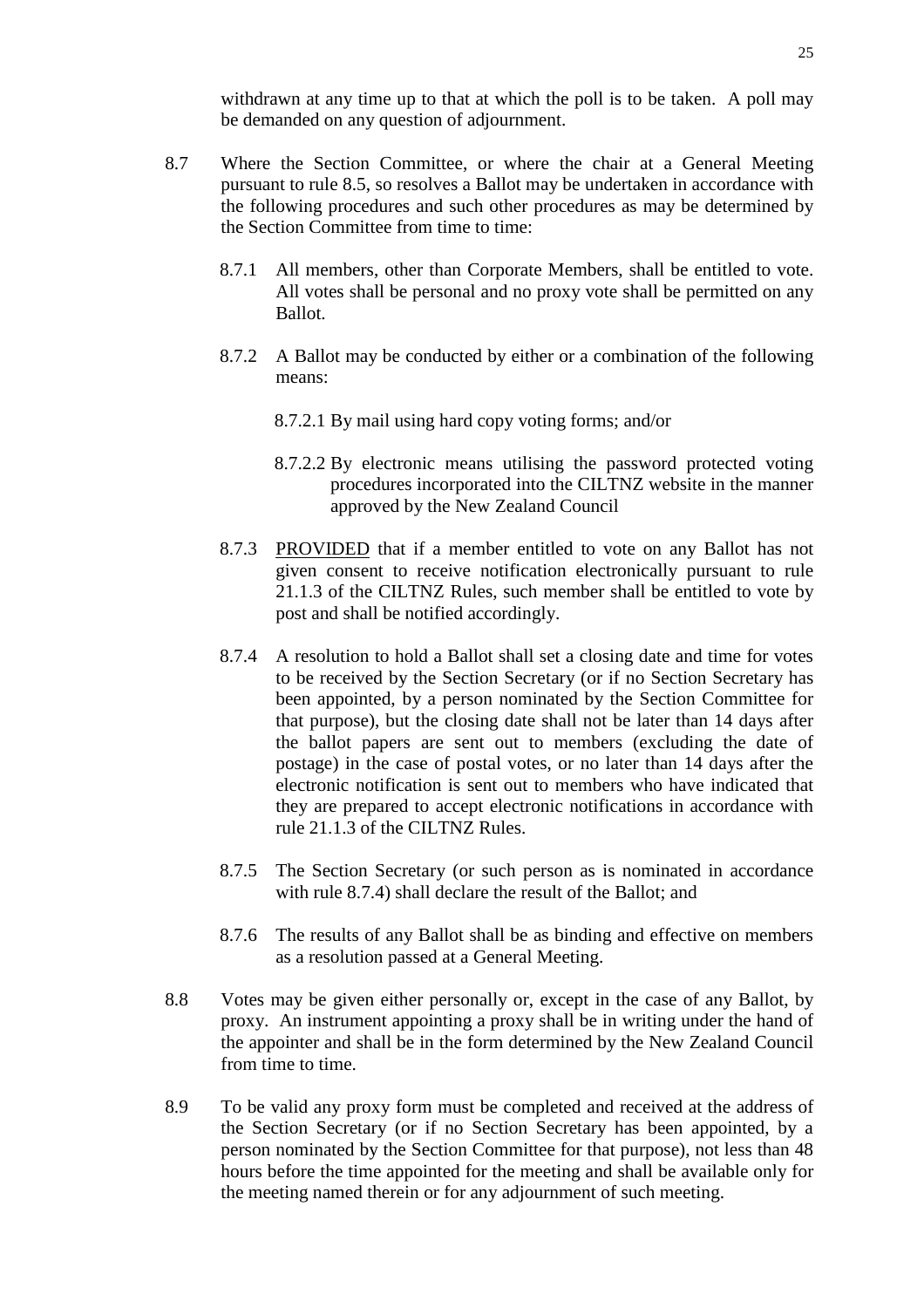- 8.10 No member shall be entitled to be present or vote at any meeting on any question, either personally or by proxy, or as proxy for another member at any meeting, or upon a poll or Ballot, or to be reckoned in a quorum, whilst under any liability to CILTNZ.
- 8.11 At all meetings, unless a poll is demanded or a Ballot is to be conducted in the manner set forth in these Section Rules, a declaration by the chair of the meeting that a resolution has been carried or lost and an entry to that effect in the minutes of the meeting shall be conclusive evidence of the fact without any further proof of the fact thereof being necessary.
- 8.12 The chair of every meeting shall in the case of an equality of votes, whether by a vote by a show of hands or on a poll, have a casting vote in addition to the vote to which the chair may otherwise be entitled.
- 8.13 Subject to rule 11.6 the Section Rules shall not be altered or added to or rescinded except at a General Meeting of the Section. Any such amendment to these Section Rules by the Section shall also require the approval of the New Zealand Council in accordance with rule 11.5.
- 8.14 Notice of motion to alter, add or rescind these Rules shall be given in writing to the Section Chair not less than twenty eight (28) days before the General Meeting to which such motion is to be considered, and accompanied by a written explanation of the reasons for the proposal.
- 8.15 Upon receipt of a notice of motion alter, add or rescind these Rules the Section Chair shall cause such motion and the accompanying explanation to be promulgated to members in accordance with rule 21 of the CILTNZ Rules together with the advice of the meeting.

#### 9. **STUDENT SOCIETIES**

9.1 The Section may foster the establishment of and supervise the general progress of Student Societies in accordance with the policy of the New Zealand Council on these matters.

#### 10. **SUBSCRIPTIONS**

10.1 Other than by the express permission of the New Zealand Council, no subscriptions shall be payable by Section members other than those due and payable to the New Zealand Council on the 1st July each year.

#### 11. **PROPERTY AND FUNDS AND COMPLIANCE**

11.1 The New Zealand Council shall have full powers of control over the property and funds of the Section but shall not exercise those powers so long as the Section is operating and being managed in accordance with these rules. In the event that the Section ceases to operate for a period of six months, or by resolution of the members of the Section goes into recess, the property and funds shall be forthwith passed to the New Zealand Council.